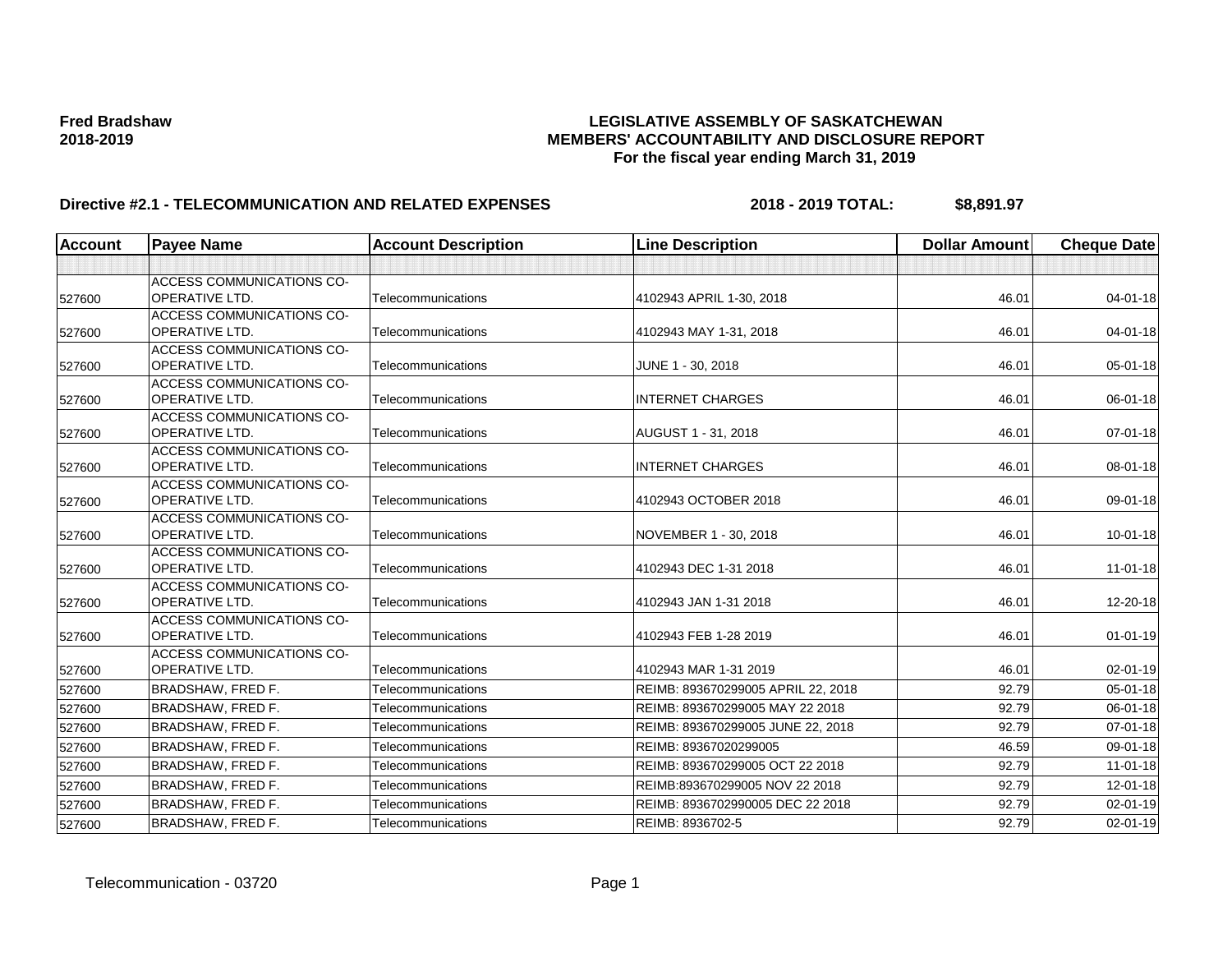| <b>Account</b> | <b>Payee Name</b>        | <b>Account Description</b> | <b>Line Description</b>               | <b>Dollar Amount</b> | <b>Cheque Date</b> |
|----------------|--------------------------|----------------------------|---------------------------------------|----------------------|--------------------|
|                |                          |                            |                                       |                      |                    |
| 527600         | <b>BRADSHAW, FRED F.</b> | Telecommunications         | REIMB: 893670299005 FEBRUARY 22, 2019 | 92.79                | 03-01-19           |
| 527600         | <b>SASKTEL</b>           | Telecommunications         | 214136188006 MARCH 29, 2018           | 116.01               | 04-01-18           |
| 527600         | <b>SASKTEL</b>           | Telecommunications         | 214136188006 APRIL 29, 2018           | 104.11               | 05-01-18           |
| 527600         | <b>SASKTEL</b>           | Telecommunications         | 893030699009 APRIL 16, 2018           | 327.61               | 05-01-18           |
| 527600         | <b>SASKTEL</b>           | Telecommunications         | 893030699009 MAY 16, 2018             | 328.36               | 05-16-18           |
| 527600         | <b>SASKTEL</b>           | Telecommunications         | 214136188006 MAY 29 2018              | 90.40                | 06-01-18           |
| 527600         | <b>SASKTEL</b>           | Telecommunications         | 214136188006 JUNE 29, 2018            | 90.40                | 07-01-18           |
| 527600         | <b>SASKTEL</b>           | Telecommunications         | 8930306-9 JUN 16 2018                 | 331.42               | 07-01-18           |
| 527600         | <b>SASKTEL</b>           | Telecommunications         | 89360299005 JULY 22 2018              | 139.41               | 08-01-18           |
| 527600         | <b>SASKTEL</b>           | Telecommunications         | 021436188006 JULY 29 2018             | 90.40                | 08-01-18           |
| 527600         | <b>SASKTEL</b>           | Telecommunications         | 89303699009 JULY 16, 2018             | 324.39               | 08-01-18           |
| 527600         | <b>SASKTEL</b>           | Telecommunications         | 893030699009 AUGUST 16 2018           | 330.56               | 09-01-18           |
| 527600         | <b>SASKTEL</b>           | Telecommunications         | 214136188006 AUGUST 29 2018           | 90.70                | 09-01-18           |
| 527600         | <b>SASKTEL</b>           | Telecommunications         | 893030699009 SEP 16 2018              | 328.94               | $10 - 01 - 18$     |
| 527600         | <b>SASKTEL</b>           | Telecommunications         | 02141361 SEP 29 2018                  | 98.24                | $10 - 01 - 18$     |
| 527600         | <b>SASKTEL</b>           | Telecommunications         | 893030699009 OCTOBER 16, 2018         | 347.27               | 10-16-18           |
| 527600         | <b>SASKTEL</b>           | Telecommunications         | 214136188006 OCT 29 2018              | 112.40               | 11-13-18           |
| 527600         | <b>SASKTEL</b>           | Telecommunications         | 214136188006 NOV 29 2018              | 90.52                | 12-01-18           |
| 527600         | <b>SASKTEL</b>           | Telecommunications         | 893030699009 NOV 16 2018              | 325.87               | $12 - 01 - 18$     |
| 527600         | <b>SASKTEL</b>           | Telecommunications         | 893030699009 DEC 16 2018              | 334.92               | $01 - 01 - 19$     |
| 527600         | <b>SASKTEL</b>           | Telecommunications         | 214136188006 DEC 29 2018              | 94.05                | $01 - 01 - 19$     |
| 527600         | <b>SASKTEL</b>           | Telecommunications         | 214136188006 JAN 29 2019              | 90.88                | 02-01-19           |
| 527600         | <b>SASKTEL</b>           | Telecommunications         | 893030699009 JAN 16 2019              | 328.92               | 02-01-19           |
| 527600         | <b>SASKTEL</b>           | Telecommunications         | 893030699009 FEB 16 2019              | 332.45               | 03-01-19           |
| 527600         | <b>SASKTEL</b>           | Telecommunications         | 214136188006 FEBRUARY 28, 2019        | 111.39               | 03-01-19           |
| 527600         | <b>SASKTEL</b>           | Telecommunications         | 893030699009 MAR 16 2019              | 335.95               | 03-16-19           |
| 527600         | <b>SASKTEL</b>           | Telecommunications         | RTV - FRED BRADSHAW - PERSONAL USE    | $-86.83$             | $03 - 21 - 19$     |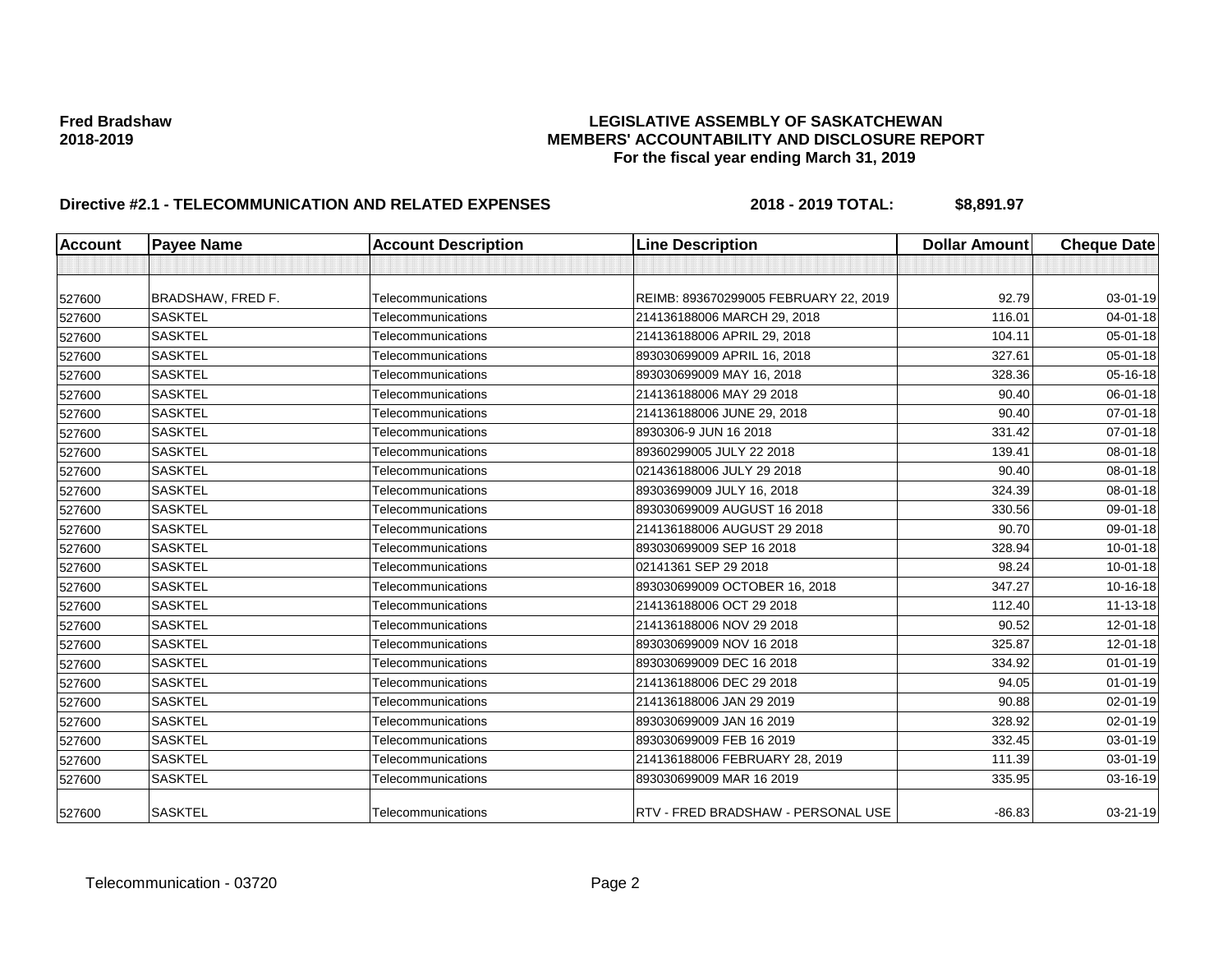| <b>Account</b> | <b>Payee Name</b> | <b>Account Description</b> | <b>Line Description</b>       | <b>Dollar Amount</b> | <b>Cheque Date</b> |
|----------------|-------------------|----------------------------|-------------------------------|----------------------|--------------------|
|                |                   |                            |                               |                      |                    |
| 527600         | <b>SASKTEL</b>    | Telecommunications         | 214136188006 MARCH 29, 2019   | 90.40                | 03-29-19           |
| 530600         | <b>SASKTEL</b>    | Placement - Tender Ads     | 893030699009 APRIL 16, 2018   | 187.65               | 05-01-18           |
| 530600         | <b>SASKTEL</b>    | Placement - Tender Ads     | 893030699009 MAY 16, 2018     | 187.65               | 05-16-18           |
| 530600         | <b>SASKTEL</b>    | Placement - Tender Ads     | 8930306-9 JUN 16 2018         | 187.65               | 07-01-18           |
| 530600         | <b>SASKTEL</b>    | Placement - Tender Ads     | 89303699009 JULY 16, 2018     | 187.65               | 08-01-18           |
| 530600         | <b>SASKTEL</b>    | Placement - Tender Ads     | 893030699009 AUGUST 16 2018   | 187.65               | 09-01-18           |
| 530600         | <b>SASKTEL</b>    | Placement - Tender Ads     | 893030699009 SEP 16 2018      | 187.65               | $10 - 01 - 18$     |
| 530600         | <b>SASKTEL</b>    | Placement - Tender Ads     | 893030699009 OCTOBER 16, 2018 | 187.65               | 10-16-18           |
| 530600         | <b>SASKTEL</b>    | Placement - Tender Ads     | 893030699009 NOV 16 2018      | 187.65               | 12-01-18           |
| 530600         | <b>SASKTEL</b>    | Placement - Tender Ads     | 893030699009 DEC 16 2018      | 187.65               | $01 - 01 - 19$     |
| 530600         | <b>SASKTEL</b>    | Placement - Tender Ads     | 893030699009 JAN 16 2019      | 187.65               | 02-01-19           |
| 530600         | <b>SASKTEL</b>    | Placement - Tender Ads     | 893030699009 FEB 16 2019      | 187.65               | 03-01-19           |
| 530600         | <b>SASKTEL</b>    | Placement - Tender Ads     | 893030699009 MAR 16 2019      | 187.65               | 03-16-19           |
|                |                   |                            |                               |                      |                    |
|                |                   |                            |                               |                      |                    |
|                |                   |                            |                               |                      |                    |
|                |                   |                            |                               |                      |                    |
|                |                   |                            |                               |                      |                    |
|                |                   |                            |                               |                      |                    |
|                |                   |                            |                               |                      |                    |
|                |                   |                            |                               |                      |                    |
|                |                   |                            |                               |                      |                    |
|                |                   |                            |                               |                      |                    |
|                |                   |                            |                               |                      |                    |
|                |                   |                            |                               |                      |                    |
|                |                   |                            |                               |                      |                    |
|                |                   |                            |                               |                      |                    |
|                |                   |                            |                               |                      |                    |
|                |                   |                            |                               |                      |                    |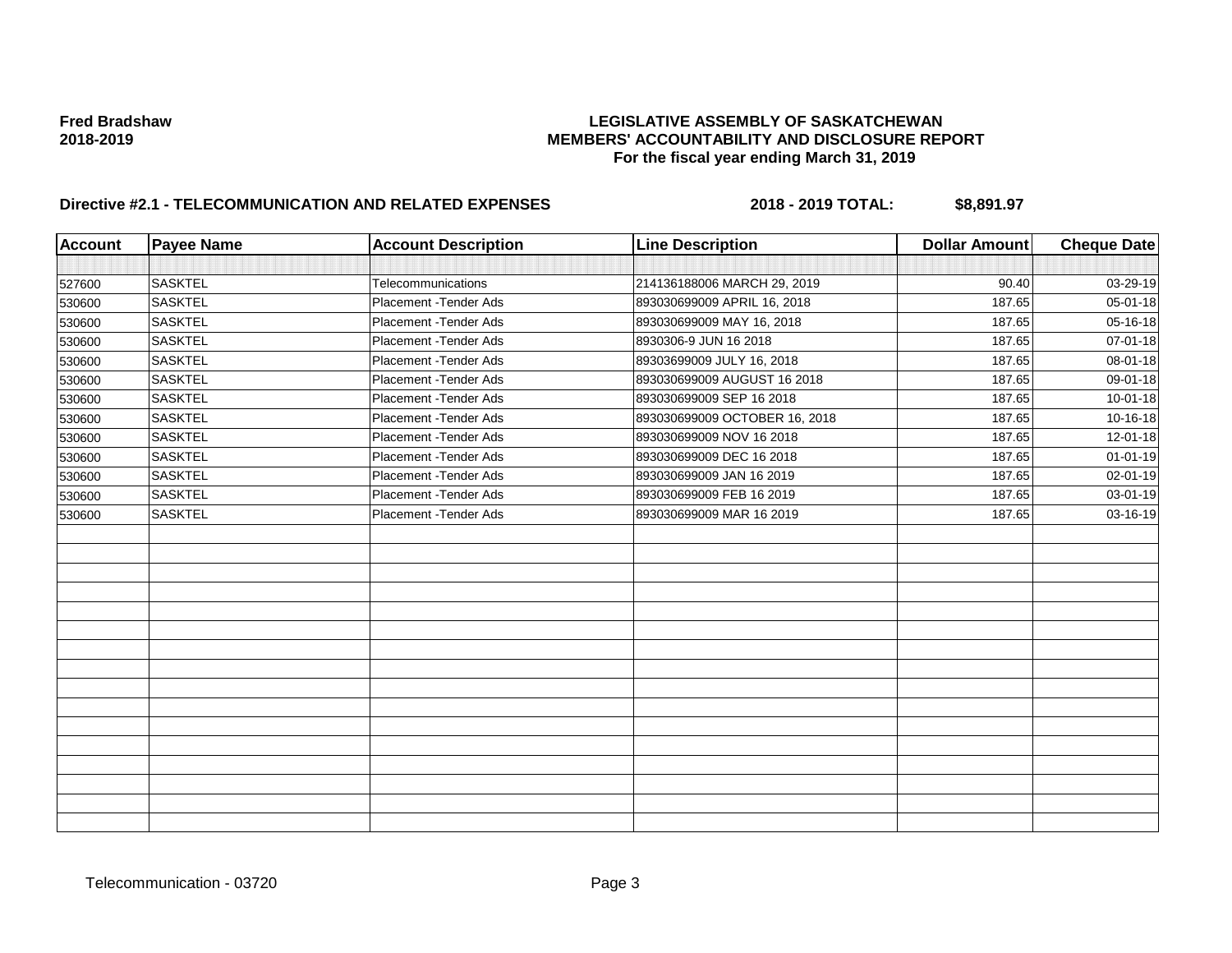| <b>Account</b> | Payee Name | <b>Account Description</b> | <b>Line Description</b> | <b>Dollar Amount</b> | <b>Cheque Date</b> |
|----------------|------------|----------------------------|-------------------------|----------------------|--------------------|
|                |            |                            |                         |                      |                    |
|                |            |                            |                         |                      |                    |
|                |            |                            |                         |                      |                    |
|                |            |                            |                         |                      |                    |
|                |            |                            |                         |                      |                    |
|                |            |                            |                         |                      |                    |
|                |            |                            |                         |                      |                    |
|                |            |                            |                         |                      |                    |
|                |            |                            |                         |                      |                    |
|                |            |                            |                         |                      |                    |
|                |            |                            |                         |                      |                    |
|                |            |                            |                         |                      |                    |
|                |            |                            |                         |                      |                    |
|                |            |                            |                         |                      |                    |
|                |            |                            |                         |                      |                    |
|                |            |                            |                         |                      |                    |
|                |            |                            |                         |                      |                    |
|                |            |                            |                         |                      |                    |
|                |            |                            |                         |                      |                    |
|                |            |                            |                         |                      |                    |
|                |            |                            |                         |                      |                    |
|                |            |                            |                         |                      |                    |
|                |            |                            |                         |                      |                    |
|                |            |                            |                         |                      |                    |
|                |            |                            |                         |                      |                    |
|                |            |                            |                         |                      |                    |
|                |            |                            |                         |                      |                    |
|                |            |                            |                         |                      |                    |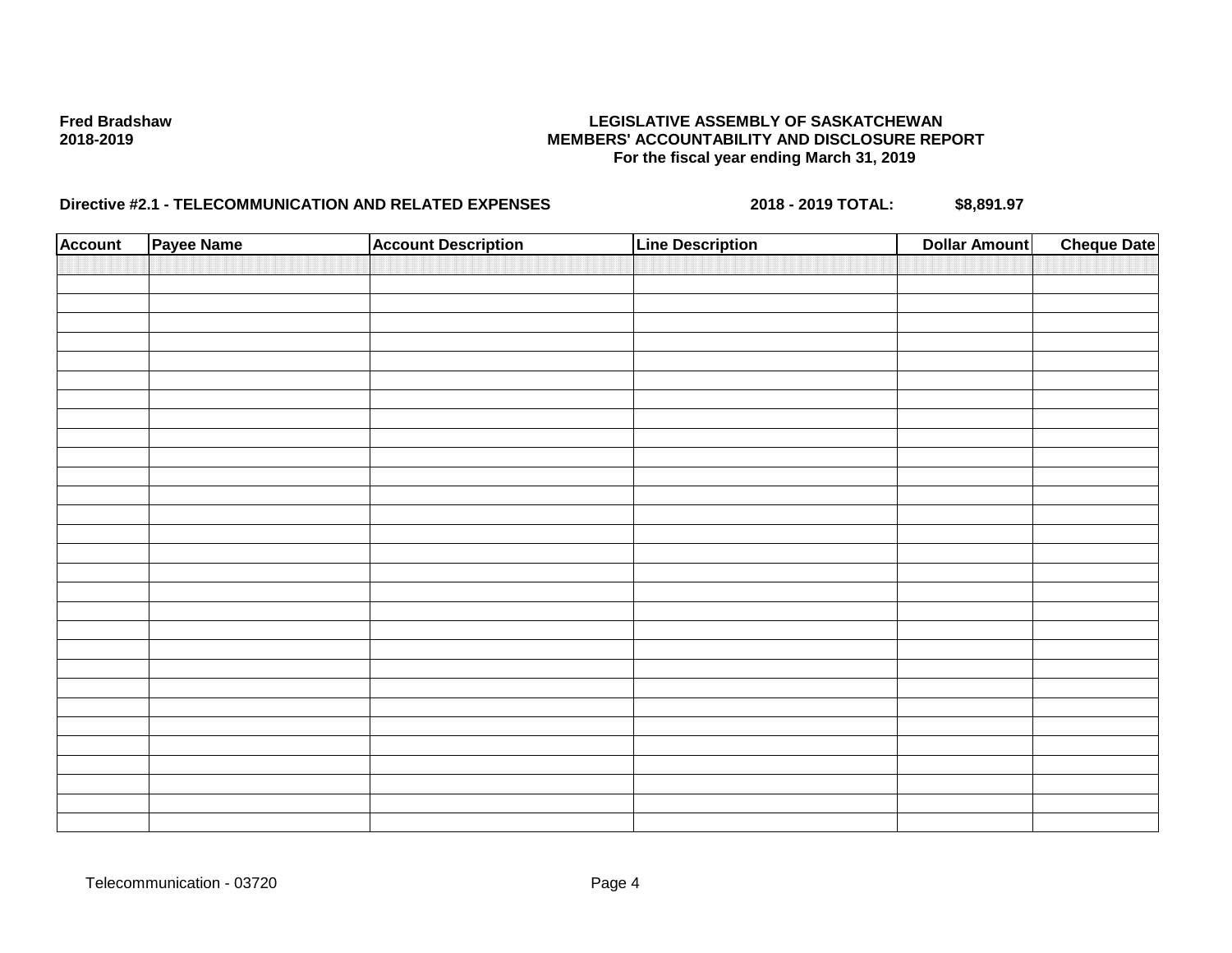| <b>Account</b> | <b>Payee Name</b> | <b>Account Description</b> | <b>Line Description</b> | <b>Dollar Amount</b> | <b>Cheque Date</b> |
|----------------|-------------------|----------------------------|-------------------------|----------------------|--------------------|
|                |                   |                            |                         |                      |                    |
|                |                   |                            |                         |                      |                    |
|                |                   |                            |                         |                      |                    |
|                |                   |                            |                         |                      |                    |
|                |                   |                            |                         |                      |                    |
|                |                   |                            |                         |                      |                    |
|                |                   |                            |                         |                      |                    |
|                |                   |                            |                         |                      |                    |
|                |                   |                            |                         |                      |                    |
|                |                   |                            |                         |                      |                    |
|                |                   |                            |                         |                      |                    |
|                |                   |                            |                         |                      |                    |
|                |                   |                            |                         |                      |                    |
|                |                   |                            |                         |                      |                    |
|                |                   |                            |                         |                      |                    |
|                |                   |                            |                         |                      |                    |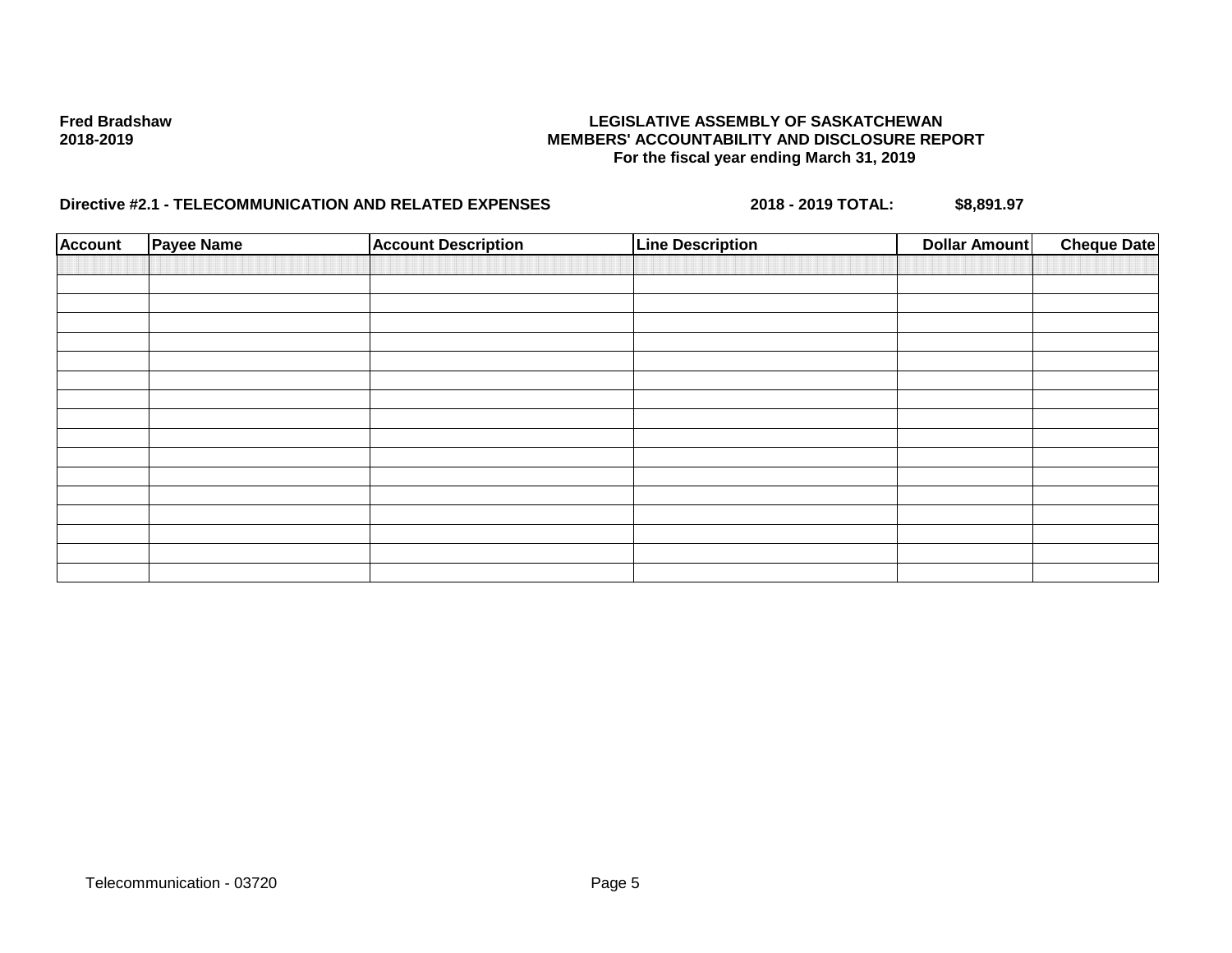## **LEGISLATIVE ASSEMBLY OF SASKATCHEWAN MEMBERS' ACCOUNTABILITY AND DISCLOSURE REPORT For the fiscal year ending March 31, 2019**

| Account | <b>Payee Name</b>        | <b>Account Description</b>  | <b>Line Description</b>          | <b>Dollar Amount</b> | <b>Cheque Date</b> |
|---------|--------------------------|-----------------------------|----------------------------------|----------------------|--------------------|
|         |                          |                             |                                  |                      |                    |
|         |                          |                             | APRIL 2018 MLA REGINA            |                      |                    |
| 541900  | <b>BRADSHAW, FRED F.</b> | <b>Elected Rep - Travel</b> | <b>ACCOMMODATIONS</b>            | 1,500.00             | 05-01-18           |
| 541900  | <b>BRADSHAW, FRED F.</b> | Elected Rep - Travel        | MLA TRAVEL APRIL 20 - 30, 2018   | 1,031.70             | $05 - 01 - 18$     |
| 541900  | <b>BRADSHAW, FRED F.</b> | <b>Elected Rep - Travel</b> | MLA TRAVEL APRIL 3 - 19, 2018    | 1,685.85             | $05 - 01 - 18$     |
|         |                          |                             | MAY 2018 MLA REGINA              |                      |                    |
| 541900  | <b>BRADSHAW, FRED F.</b> | <b>Elected Rep - Travel</b> | <b>ACCOMMODATIONS</b>            | 1,550.00             | 05-28-18           |
| 541900  | <b>BRADSHAW, FRED F.</b> | Elected Rep - Travel        | MLA TRAVEL MAY 1 - 16, 2018      | 1,492.10             | 05-28-18           |
| 541900  | <b>BRADSHAW, FRED F.</b> | <b>Elected Rep - Travel</b> | MLA TRAVEL MAY 17 - 31, 2018     | 1.477.50             | 06-01-18           |
|         |                          |                             | MLA REGINA ACCOMMODATIONS JUNE   |                      |                    |
| 541900  | <b>BRADSHAW, FRED F.</b> | <b>Elected Rep - Travel</b> | 2018                             | 1,500.00             | $07 - 01 - 18$     |
| 541900  | <b>BRADSHAW, FRED F.</b> | <b>Elected Rep - Travel</b> | MLA TRAVEL JUNE 1-27 2018        | 1,955.58             | 07-06-18           |
|         |                          |                             | MLA REGINA ACCOMMODATIONS AUGUST |                      |                    |
| 541900  | <b>BRADSHAW, FRED F.</b> | Elected Rep - Travel        | 2018                             | 1,550.00             | 08-01-18           |
|         |                          |                             | JULY 2018 MLA REGINA             |                      |                    |
| 541900  | <b>BRADSHAW, FRED F.</b> | <b>Elected Rep - Travel</b> | <b>ACCOMMODATIONS</b>            | 1.550.00             | 08-02-18           |
| 541900  | <b>BRADSHAW, FRED F.</b> | <b>Elected Rep - Travel</b> | MLA TRAVEL JULY 6 - 29, 2018     | 576.33               | 08-02-18           |
| 541900  | <b>BRADSHAW, FRED F.</b> | Elected Rep - Travel        | MLA TRAVEL AUGUST 1-29 2018      | 2,171.26             | 08-30-18           |
|         |                          |                             | MLA REGINA ACCOMMODATION SEPT    |                      |                    |
| 541900  | <b>BRADSHAW, FRED F.</b> | <b>Elected Rep - Travel</b> | 2018                             | 1,500.00             | $10 - 01 - 18$     |
| 541900  | <b>BRADSHAW, FRED F.</b> | <b>Elected Rep - Travel</b> | MLA TRAVEL SEPT 3-25 2018        | 1,385.98             | 10-01-18           |
|         |                          |                             | MLA REGINA ACCOMMODATIONS OCT    |                      |                    |
| 541900  | <b>BRADSHAW, FRED F.</b> | Elected Rep - Travel        | 2018                             | 1,550.00             | $11-01-18$         |
| 541900  | <b>BRADSHAW, FRED F.</b> | <b>Elected Rep - Travel</b> | <b>MLA TRAVEL NOV 1-15 2018</b>  | 1,460.25             | $11-01-18$         |
| 541900  | <b>BRADSHAW, FRED F.</b> | <b>Elected Rep - Travel</b> | <b>MLA TRAVEL OCT 1-31 2018</b>  | 2,265.95             | $11-01-18$         |
|         |                          |                             | MLA REGINA ACCOMMODATIONS NOV    |                      |                    |
| 541900  | <b>BRADSHAW, FRED F.</b> | Elected Rep - Travel        | 2018                             | 1,500.00             | $12 - 01 - 18$     |
| 541900  | <b>BRADSHAW, FRED F.</b> | <b>Elected Rep - Travel</b> | MLA TRAVEL NOV 18-29 2018        | 1,155.30             | 12-03-18           |
|         |                          |                             | DEC 2018 MLA REGINA              |                      |                    |
| 541900  | <b>BRADSHAW, FRED F.</b> | Elected Rep - Travel        | <b>ACCOMMODATIONS</b>            | 1,550.00             | $01 - 01 - 19$     |
| 541900  | BRADSHAW, FRED F.        | <b>Elected Rep - Travel</b> | MLA TRAVEL DEC 2-29 2018         | 1,605.20             | $01 - 01 - 19$     |
| 541900  | <b>BRADSHAW, FRED F.</b> | Elected Rep - Travel        | MLA TRAVEL JAN 3-31 2019         | 1,981.21             | $02 - 01 - 19$     |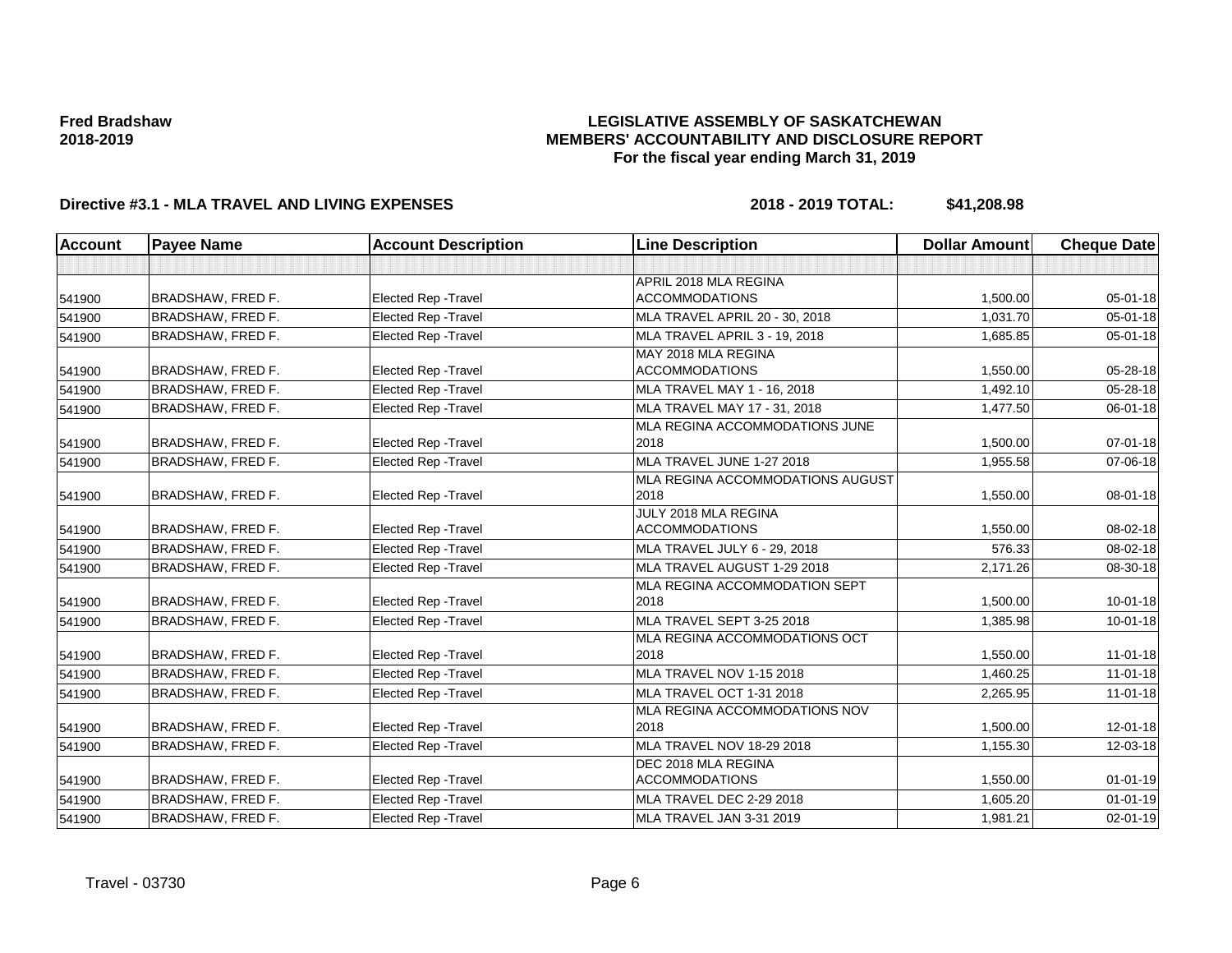### **LEGISLATIVE ASSEMBLY OF SASKATCHEWAN MEMBERS' ACCOUNTABILITY AND DISCLOSURE REPORT For the fiscal year ending March 31, 2019**

| Account | <b>Payee Name</b> | <b>Account Description</b> | <b>Line Description</b>           | <b>Dollar Amount</b> | <b>Cheque Date</b> |
|---------|-------------------|----------------------------|-----------------------------------|----------------------|--------------------|
|         |                   |                            |                                   |                      |                    |
|         |                   |                            | JAN 2019 MLA REGINA               |                      |                    |
| 541900  | BRADSHAW, FRED F. | Elected Rep - Travel       | <b>ACCOMMODATIONS</b>             | 381.85               | 02-01-19           |
| 541900  | BRADSHAW, FRED F. | Elected Rep - Travel       | MLA TRAVEL FEB 6-28 2019          | 2,152.00             | 03-01-19           |
|         |                   |                            | FEB 2019 MLA REGINA               |                      |                    |
| 541900  | BRADSHAW, FRED F. | Elected Rep - Travel       | <b>ACCOMMODATIONS</b>             | 357.47               | 03-01-19           |
| 541900  | BRADSHAW, FRED F. | Elected Rep - Travel       | MLA TRAVEL MAR 3 - 19 2019        | 2,171.25             | 03-31-19           |
| 541900  | BRADSHAW, FRED F. | Elected Rep - Travel       | MLA TRAVEL MAR 20 - 31 2019       | 1,774.60             | 03-31-19           |
| 541900  | BRADSHAW, FRED F. | Elected Rep - Travel       | MAR 2019 MLA REGINA ACCOMMODATION | 377.60               | 03-31-19           |
|         |                   |                            |                                   |                      |                    |
|         |                   |                            |                                   |                      |                    |
|         |                   |                            |                                   |                      |                    |
|         |                   |                            |                                   |                      |                    |
|         |                   |                            |                                   |                      |                    |
|         |                   |                            |                                   |                      |                    |
|         |                   |                            |                                   |                      |                    |
|         |                   |                            |                                   |                      |                    |
|         |                   |                            |                                   |                      |                    |
|         |                   |                            |                                   |                      |                    |
|         |                   |                            |                                   |                      |                    |
|         |                   |                            |                                   |                      |                    |
|         |                   |                            |                                   |                      |                    |
|         |                   |                            |                                   |                      |                    |
|         |                   |                            |                                   |                      |                    |
|         |                   |                            |                                   |                      |                    |
|         |                   |                            |                                   |                      |                    |
|         |                   |                            |                                   |                      |                    |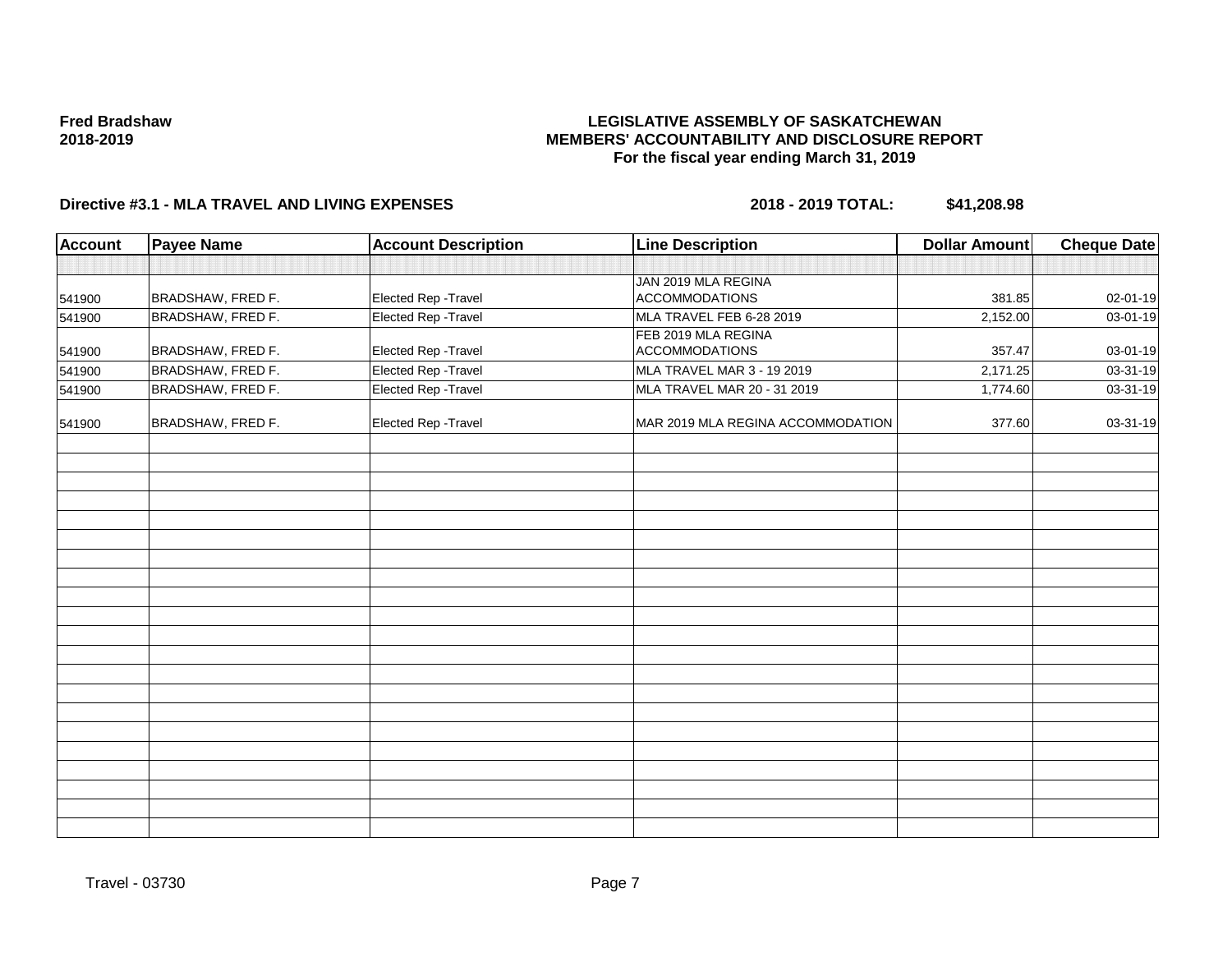## **LEGISLATIVE ASSEMBLY OF SASKATCHEWAN MEMBERS' ACCOUNTABILITY AND DISCLOSURE REPORT For the fiscal year ending March 31, 2019**

| <b>Account</b> | Payee Name | <b>Account Description</b> | <b>Line Description</b> | <b>Cheque Date</b><br><b>Dollar Amount</b> |
|----------------|------------|----------------------------|-------------------------|--------------------------------------------|
|                |            |                            |                         |                                            |
|                |            |                            |                         |                                            |
|                |            |                            |                         |                                            |
|                |            |                            |                         |                                            |
|                |            |                            |                         |                                            |
|                |            |                            |                         |                                            |
|                |            |                            |                         |                                            |
|                |            |                            |                         |                                            |
|                |            |                            |                         |                                            |
|                |            |                            |                         |                                            |
|                |            |                            |                         |                                            |
|                |            |                            |                         |                                            |
|                |            |                            |                         |                                            |
|                |            |                            |                         |                                            |
|                |            |                            |                         |                                            |
|                |            |                            |                         |                                            |
|                |            |                            |                         |                                            |
|                |            |                            |                         |                                            |
|                |            |                            |                         |                                            |
|                |            |                            |                         |                                            |
|                |            |                            |                         |                                            |
|                |            |                            |                         |                                            |
|                |            |                            |                         |                                            |
|                |            |                            |                         |                                            |
|                |            |                            |                         |                                            |
|                |            |                            |                         |                                            |
|                |            |                            |                         |                                            |
|                |            |                            |                         |                                            |
|                |            |                            |                         |                                            |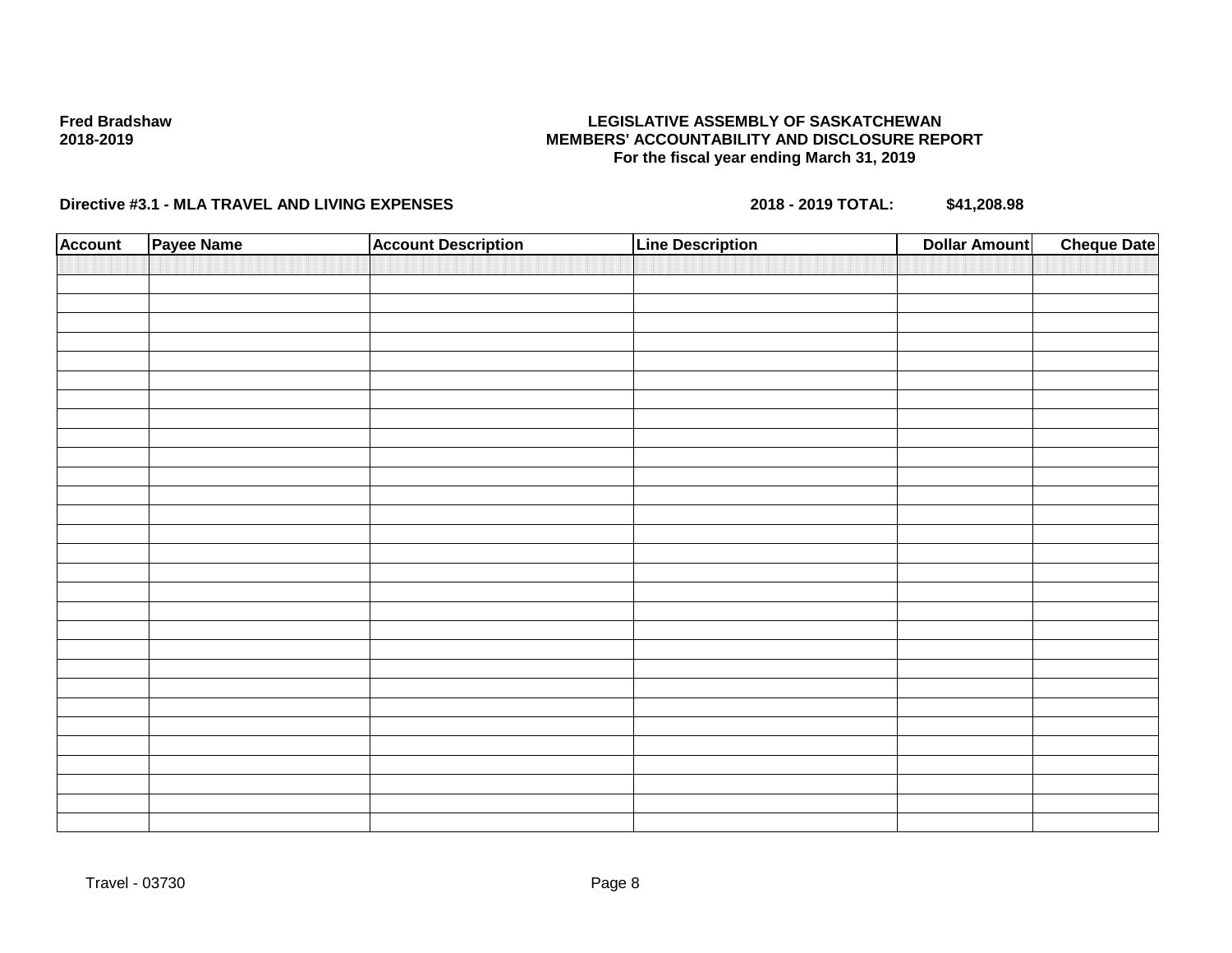## **LEGISLATIVE ASSEMBLY OF SASKATCHEWAN MEMBERS' ACCOUNTABILITY AND DISCLOSURE REPORT For the fiscal year ending March 31, 2019**

| <b>Account</b> | Payee Name | <b>Account Description</b> | <b>Line Description</b> | <b>Cheque Date</b><br><b>Dollar Amount</b> |
|----------------|------------|----------------------------|-------------------------|--------------------------------------------|
|                |            |                            |                         |                                            |
|                |            |                            |                         |                                            |
|                |            |                            |                         |                                            |
|                |            |                            |                         |                                            |
|                |            |                            |                         |                                            |
|                |            |                            |                         |                                            |
|                |            |                            |                         |                                            |
|                |            |                            |                         |                                            |
|                |            |                            |                         |                                            |
|                |            |                            |                         |                                            |
|                |            |                            |                         |                                            |
|                |            |                            |                         |                                            |
|                |            |                            |                         |                                            |
|                |            |                            |                         |                                            |
|                |            |                            |                         |                                            |
|                |            |                            |                         |                                            |
|                |            |                            |                         |                                            |
|                |            |                            |                         |                                            |
|                |            |                            |                         |                                            |
|                |            |                            |                         |                                            |
|                |            |                            |                         |                                            |
|                |            |                            |                         |                                            |
|                |            |                            |                         |                                            |
|                |            |                            |                         |                                            |
|                |            |                            |                         |                                            |
|                |            |                            |                         |                                            |
|                |            |                            |                         |                                            |
|                |            |                            |                         |                                            |
|                |            |                            |                         |                                            |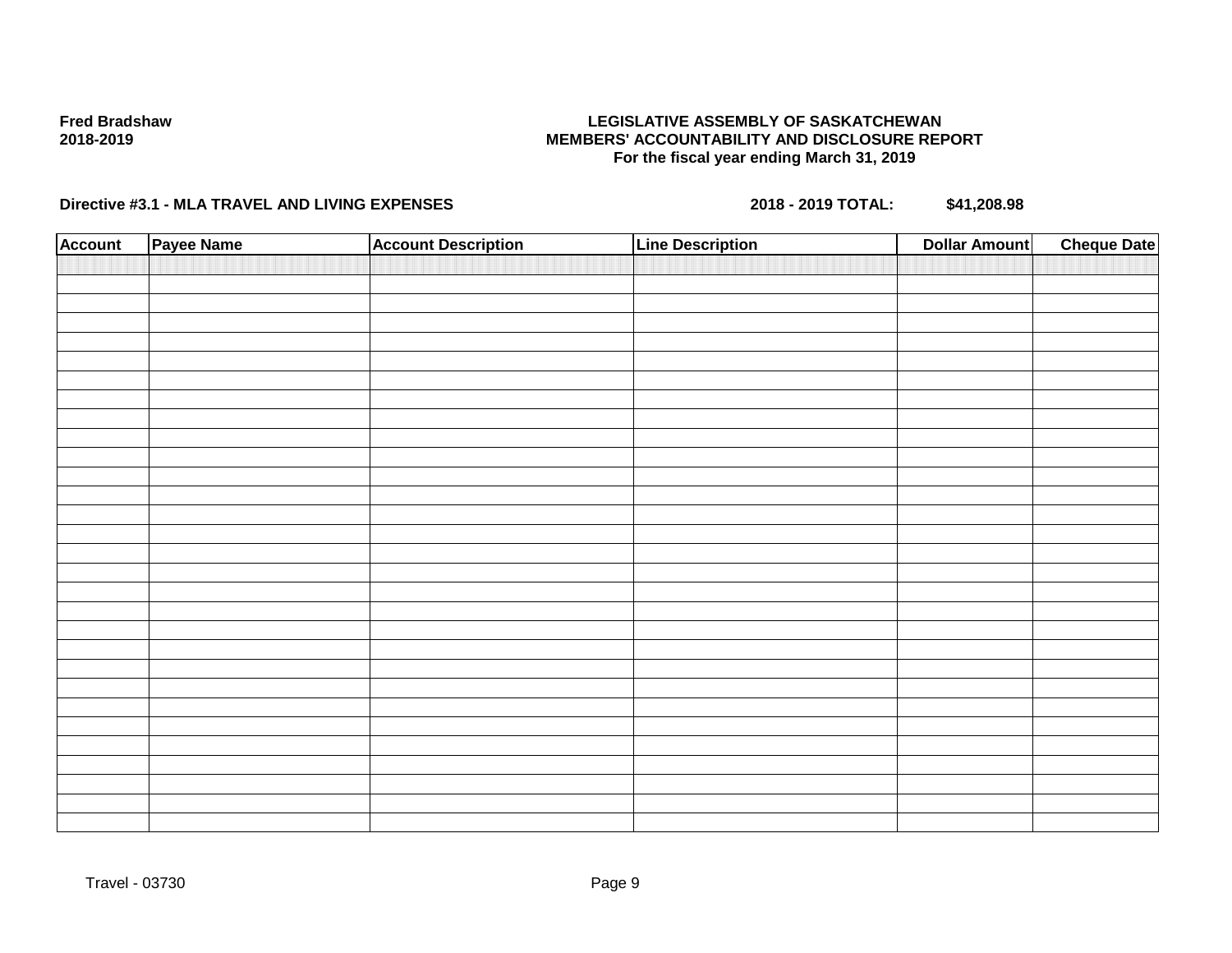## **LEGISLATIVE ASSEMBLY OF SASKATCHEWAN MEMBERS' ACCOUNTABILITY AND DISCLOSURE REPORT For the fiscal year ending March 31, 2019**

| <b>Account</b> | <b>Payee Name</b> | <b>Account Description</b> | <b>Line Description</b> | <b>Dollar Amount</b> | <b>Cheque Date</b> |
|----------------|-------------------|----------------------------|-------------------------|----------------------|--------------------|
|                |                   |                            |                         |                      |                    |
|                |                   |                            |                         |                      |                    |
|                |                   |                            |                         |                      |                    |
|                |                   |                            |                         |                      |                    |
|                |                   |                            |                         |                      |                    |
|                |                   |                            |                         |                      |                    |
|                |                   |                            |                         |                      |                    |
|                |                   |                            |                         |                      |                    |
|                |                   |                            |                         |                      |                    |
|                |                   |                            |                         |                      |                    |
|                |                   |                            |                         |                      |                    |
|                |                   |                            |                         |                      |                    |
|                |                   |                            |                         |                      |                    |
|                |                   |                            |                         |                      |                    |
|                |                   |                            |                         |                      |                    |
|                |                   |                            |                         |                      |                    |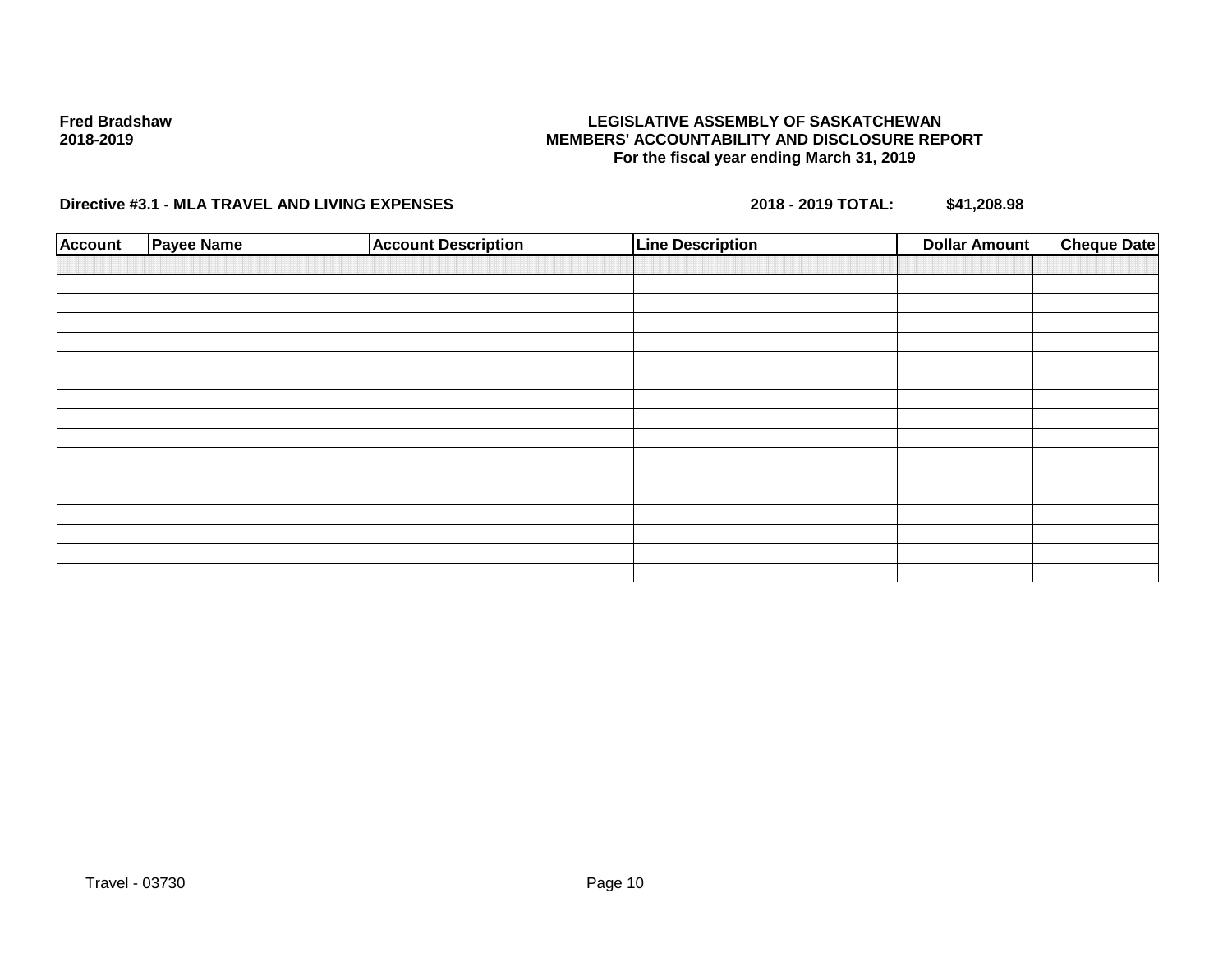## **LEGISLATIVE ASSEMBLY OF SASKATCHEWAN MEMBERS' ACCOUNTABILITY AND DISCLOSURE REPORT For the fiscal year ending March 31, 2019**

| <b>Account</b> | <b>Payee Name</b>       | <b>Account Description</b>                | <b>Line Description</b>        | <b>Dollar Amount</b> | <b>Cheque Date</b> |
|----------------|-------------------------|-------------------------------------------|--------------------------------|----------------------|--------------------|
|                |                         |                                           |                                |                      |                    |
| 522000         | HUDSON BAY, TOWN OF     | Rent of Ground, Buildings and Other Space | APRIL 2018 MLA OFFICE RENT     | 89.15                | 04-04-18           |
| 522000         | HUDSON BAY, TOWN OF     | Rent of Ground, Buildings and Other Space | MAY 2018 OFFICE RENT           | 89.15                | 05-01-18           |
| 522000         | HUDSON BAY, TOWN OF     | Rent of Ground, Buildings and Other Space | <b>RENTAL</b>                  | 89.15                | 06-01-18           |
| 522000         | HUDSON BAY, TOWN OF     | Rent of Ground, Buildings and Other Space | 2018-00609                     | 89.15                | 08-01-18           |
| 522000         | HUDSON BAY, TOWN OF     | Rent of Ground, Buildings and Other Space | MLA OFFICE RENT AUGUST 2018    | 89.15                | 08-01-18           |
| 522000         | HUDSON BAY, TOWN OF     | Rent of Ground, Buildings and Other Space | MLA OFFICE RENT SEPTEMBER 2018 | 89.15                | 09-05-18           |
| 522000         | HUDSON BAY, TOWN OF     | Rent of Ground, Buildings and Other Space | MLA OFFICE RENT OCTOBER 2018   | 89.15                | 10-02-18           |
| 522000         | HUDSON BAY, TOWN OF     | Rent of Ground, Buildings and Other Space | MLA OFFICE RENT SEPT 2018      | 89.15                | 11-05-18           |
| 522000         | HUDSON BAY, TOWN OF     | Rent of Ground, Buildings and Other Space | DEC 2018 MLA OFFICE RENT       | 89.15                | $01 - 01 - 19$     |
| 522000         | HUDSON BAY, TOWN OF     | Rent of Ground, Buildings and Other Space | JAN 2019 MLA OFFICE RENT       | 91.40                | $01 - 10 - 19$     |
| 522000         | HUDSON BAY, TOWN OF     | Rent of Ground, Buildings and Other Space | FEB 2019 MLA OFFICE RENT       | 91.40                | 02-04-19           |
| 522000         | HUDSON BAY, TOWN OF     | Rent of Ground, Buildings and Other Space | MAR 2019 MLA OFFICE RENT       | 91.40                | 03-01-19           |
| 522000         | <b>STEWART, MELINDA</b> | Rent of Ground, Buildings and Other Space | APRIL 2018 MLA OFFICE RENT     | 900.00               | 04-01-18           |
| 522000         | <b>STEWART, MELINDA</b> | Rent of Ground, Buildings and Other Space | MAY 2018 MLA OFFICE RENT       | 900.00               | 04-13-18           |
| 522000         | <b>STEWART, MELINDA</b> | Rent of Ground, Buildings and Other Space | JUNE 2018 MLA OFFICE RENT      | 900.00               | 05-18-18           |
| 522000         | <b>STEWART, MELINDA</b> | Rent of Ground, Buildings and Other Space | JULY 2018 MLA OFFICE RENT      | 900.00               | 06-22-18           |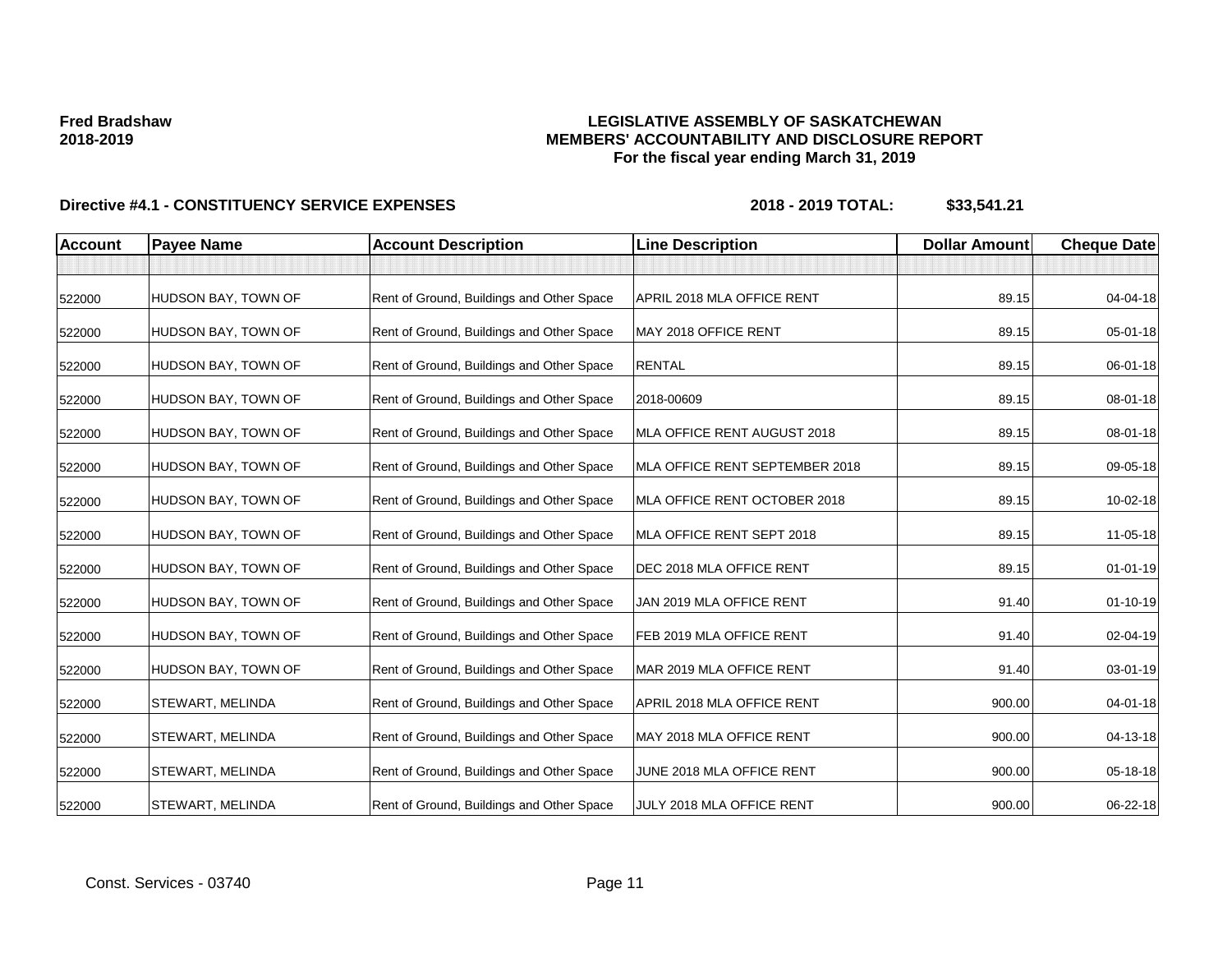## **LEGISLATIVE ASSEMBLY OF SASKATCHEWAN MEMBERS' ACCOUNTABILITY AND DISCLOSURE REPORT For the fiscal year ending March 31, 2019**

| <b>Account</b> | <b>Payee Name</b>                                          | <b>Account Description</b>                | <b>Line Description</b>        | <b>Dollar Amount</b> | <b>Cheque Date</b> |
|----------------|------------------------------------------------------------|-------------------------------------------|--------------------------------|----------------------|--------------------|
|                |                                                            |                                           |                                |                      |                    |
| 522000         | <b>STEWART, MELINDA</b>                                    | Rent of Ground, Buildings and Other Space | MLA OFFICE RENT AUGUST 2018    | 900.00               | 07-23-18           |
| 522000         | STEWART, MELINDA                                           | Rent of Ground, Buildings and Other Space | MLA OFFICE RENT SEPTEMBER 2018 | 900.00               | 08-20-18           |
| 522000         | STEWART, MELINDA                                           | Rent of Ground, Buildings and Other Space | MLA OFFICE RENT OCTOBER 2018   | 900.00               | 09-20-18           |
| 522000         | STEWART, MELINDA                                           | Rent of Ground, Buildings and Other Space | MLA OFFICE RENT NOVEMBER 2018  | 900.00               | 10-18-18           |
| 522000         | STEWART, MELINDA                                           | Rent of Ground, Buildings and Other Space | DEC 2018 MLA OFFICE RENT       | 900.00               | 11-20-18           |
| 522000         | <b>STEWART, MELINDA</b>                                    | Rent of Ground, Buildings and Other Space | JAN 2019 MLA OFFICE RENT       | 900.00               | $01-01-19$         |
| 522000         | <b>STEWART, MELINDA</b>                                    | Rent of Ground, Buildings and Other Space | FEBRUARY 2019 MLA OFFICE RENT  | 900.00               | $01-09-19$         |
| 522000         | <b>STEWART, MELINDA</b>                                    | Rent of Ground, Buildings and Other Space | MAR/19 MLA OFFICE RENT         | 900.00               | 02-11-19           |
| 522200         | MINISTER OF FINANCE-MINISTRY<br>OF CENTRAL SERVICES        | Rent of Photocopiers                      | <b>COPIER SERVICE FEES</b>     | 100.00               | $12 - 01 - 18$     |
| 522200         | TOSHIBA OF CANADA LTD.                                     | <b>Rent of Photocopiers</b>               | <b>COPIER CHARGES</b>          | 74.92                | 08-01-18           |
| 522200         | TOSHIBA TEC CANADA BUSINESS<br>SOLUTIONS INC               | <b>Rent of Photocopiers</b>               | <b>COPIER CHARGES</b>          | 94.95                | 05-01-18           |
| 522200         | <b>TOSHIBA TEC CANADA BUSINESS</b><br><b>SOLUTIONS INC</b> | Rent of Photocopiers                      | <b>COPIER CHARGERS</b>         | 93.82                | 06-01-18           |
| 522200         | TOSHIBA TEC CANADA BUSINESS<br><b>SOLUTIONS INC</b>        | <b>Rent of Photocopiers</b>               | <b>COPIER CHARGES</b>          | 1.00                 | 07-01-18           |
| 522200         | TOSHIBA TEC CANADA BUSINESS<br><b>SOLUTIONS INC</b>        | <b>Rent of Photocopiers</b>               | <b>COPIER CHARGES</b>          | 74.94                | 09-01-18           |
| 522200         | TOSHIBA TEC CANADA BUSINESS<br>SOLUTIONS INC               | Rent of Photocopiers                      | <b>COPIER CHARGES</b>          | 74.70                | $10 - 01 - 18$     |
| 522200         | TOSHIBA TEC CANADA BUSINESS<br>SOLUTIONS INC               | <b>Rent of Photocopiers</b>               | <b>COPIER CHARGES</b>          | 75.27                | $10 - 01 - 18$     |
| 522200         | TOSHIBA TEC CANADA BUSINESS<br>SOLUTIONS INC               | Rent of Photocopiers                      | <b>COPIER CHARGES</b>          | 75.00                | $11 - 01 - 18$     |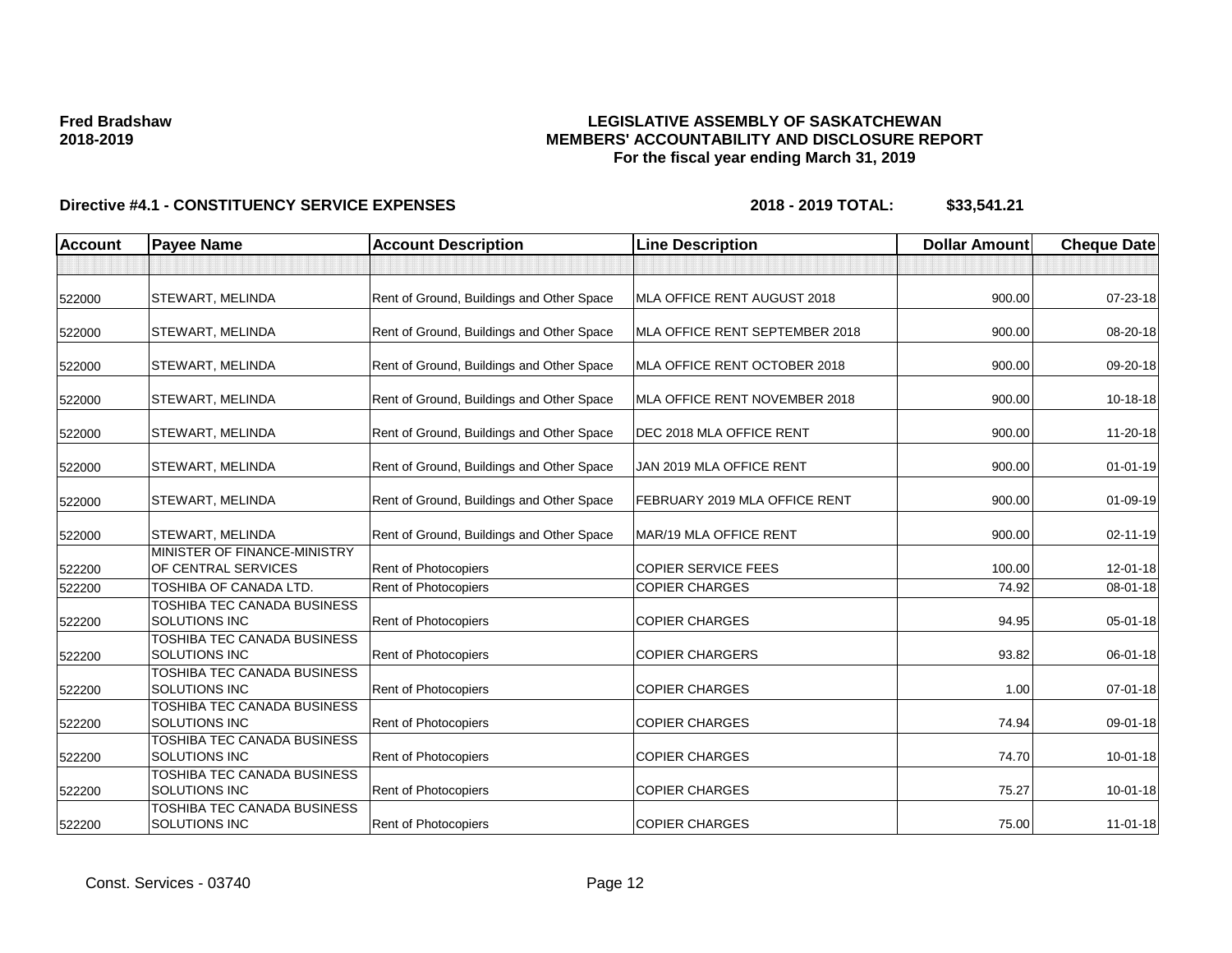## **LEGISLATIVE ASSEMBLY OF SASKATCHEWAN MEMBERS' ACCOUNTABILITY AND DISCLOSURE REPORT For the fiscal year ending March 31, 2019**

| <b>Account</b> | <b>Payee Name</b>                                   | <b>Account Description</b>           | <b>Line Description</b>                                     | <b>Dollar Amount</b> | <b>Cheque Date</b> |
|----------------|-----------------------------------------------------|--------------------------------------|-------------------------------------------------------------|----------------------|--------------------|
|                |                                                     |                                      |                                                             |                      |                    |
| 522200         | TOSHIBA TEC CANADA BUSINESS<br><b>SOLUTIONS INC</b> | Rent of Photocopiers                 | <b>COPIER CHARGES</b>                                       | 74.96                | 12-01-18           |
| 522200         | TOSHIBA TEC CANADA BUSINESS<br>SOLUTIONS INC        | Rent of Photocopiers                 | <b>COPIER CHARGES</b>                                       | 74.87                | $01 - 01 - 19$     |
| 522200         | TOSHIBA TEC CANADA BUSINESS<br><b>SOLUTIONS INC</b> | Rent of Photocopiers                 | <b>COPIER CHARGES</b>                                       | 78.01                | 02-01-19           |
| 522200         | TOSHIBA TEC CANADA BUSINESS<br><b>SOLUTIONS INC</b> | Rent of Photocopiers                 | <b>COPIER CHARGES</b>                                       | 74.95                | 03-01-19           |
| 522500         | <b>CARROT RIVER AGENCIES LTD.</b>                   | <b>Insurance Premiums</b>            | <b>INSURANCE PREMIUMS</b>                                   | 528.94               | $12 - 01 - 18$     |
| 525000         | <b>BRADSHAW, FRED F.</b>                            | Postal, Courier, Freight and Related | <b>REIMB: POSTAGE</b>                                       | 89.25                | 06-13-18           |
| 528000         | <b>BR COMPUTERS</b>                                 | <b>Support Services</b>              | SOFTWARE UPDATE                                             | 68.90                | $11-01-18$         |
| 530300         | <b>MARU GROUP CANADA INC.</b>                       | Primary Research/Focus group         | AD HOC CONSULTING - BRAND<br><b>HEALTH/TRACKING U&amp;A</b> | 632.98               | 08-01-18           |
| 530300         | <b>MARU GROUP CANADA INC.</b>                       | Primary Research/Focus group         | AD HOC CONSULTING-BRAND<br>HEALTH/TRACKING/U&A              | 632.98               | $10 - 01 - 18$     |
| 530300         | <b>MARU GROUP CANADA INC.</b>                       | Primary Research/Focus group         | GROUP AD HOC CONSULTING                                     | 632.98               | $11-01-18$         |
| 530300         | <b>MARU GROUP CANADA INC.</b>                       | Primary Research/Focus group         | GROUP AD AD CONSULTING                                      | 632.98               | 12-01-18           |
| 530500         | ADCANADA MEDIA INC.                                 | <b>Media Placement</b>               | <b>ADVERTISING</b>                                          | 364.71               | 03-28-19           |
| 530500         | <b>BROADCASTING STATION CFMQ-</b><br><b>FM</b>      | <b>Media Placement</b>               | <b>ADVERTISING</b>                                          | 100.00               | $04 - 01 - 18$     |
| 530500         | <b>BROADCASTING STATION CFMQ-</b><br><b>FM</b>      | <b>Media Placement</b>               | <b>ADVERTISING</b>                                          | 100.00               | 05-01-18           |
| 530500         | <b>BROADCASTING STATION CFMQ-</b><br><b>FM</b>      | <b>Media Placement</b>               | <b>ADVERTISING</b>                                          | 100.00               | 06-01-18           |
| 530500         | <b>BROADCASTING STATION CFMQ-</b><br><b>FM</b>      | Media Placement                      | <b>ADVERTISING</b>                                          | 100.00               | $07 - 01 - 18$     |
| 530500         | <b>BROADCASTING STATION CFMQ-</b><br><b>FM</b>      | <b>Media Placement</b>               | <b>ADVERTSING</b>                                           | 100.00               | 08-01-18           |
| 530500         | <b>BROADCASTING STATION CFMQ-</b><br><b>FM</b>      | Media Placement                      | <b>ADVERTISING</b>                                          | 100.00               | 09-01-18           |
| 530500         | <b>BROADCASTING STATION CFMQ-</b><br><b>FM</b>      | <b>Media Placement</b>               | <b>ADVERTISING</b>                                          | 100.00               | $10 - 01 - 18$     |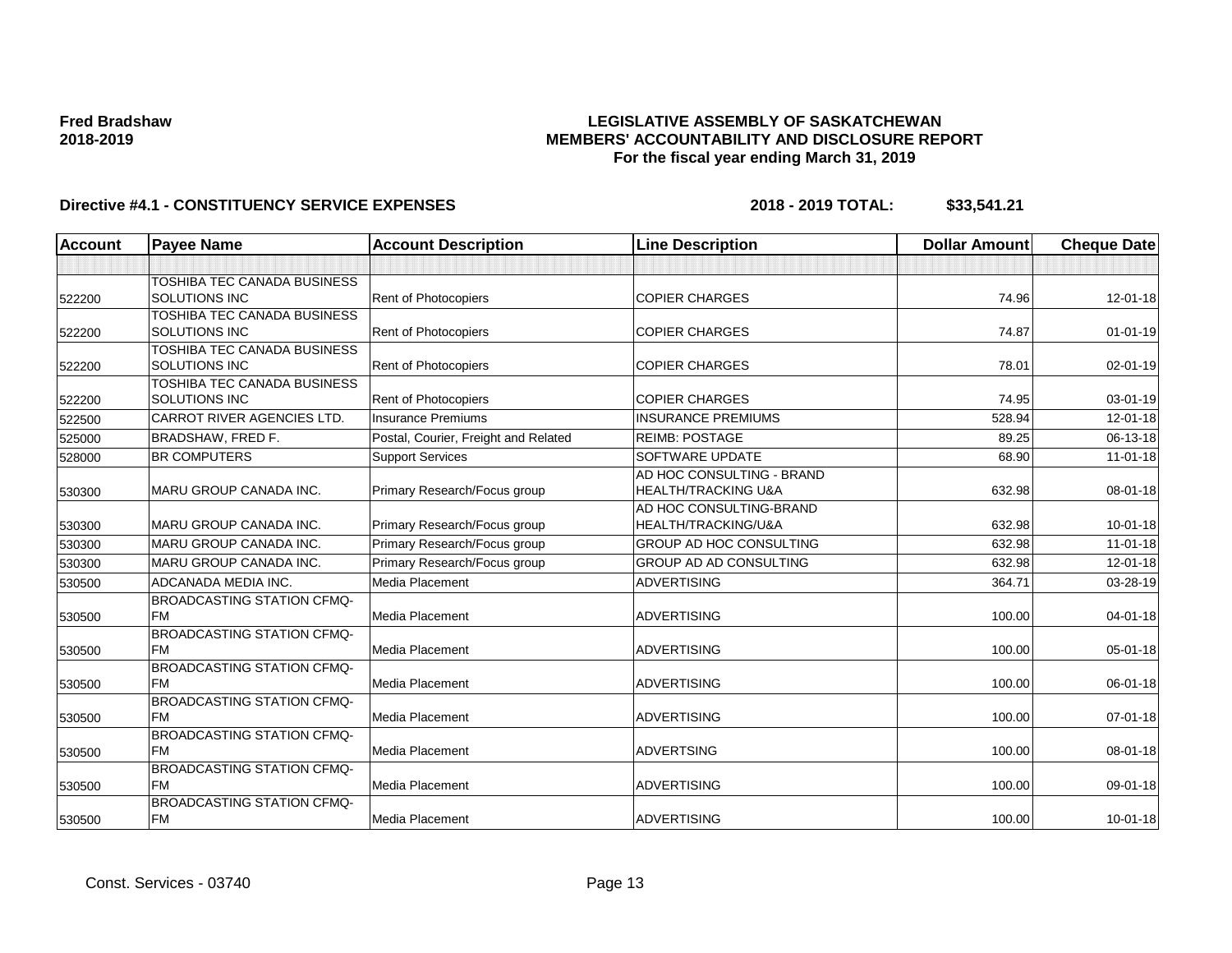## **LEGISLATIVE ASSEMBLY OF SASKATCHEWAN MEMBERS' ACCOUNTABILITY AND DISCLOSURE REPORT For the fiscal year ending March 31, 2019**

| <b>Account</b> | <b>Payee Name</b>                              | <b>Account Description</b> | <b>Line Description</b> | <b>Dollar Amount</b> | <b>Cheque Date</b> |
|----------------|------------------------------------------------|----------------------------|-------------------------|----------------------|--------------------|
|                |                                                |                            |                         |                      |                    |
|                | <b>BROADCASTING STATION CFMQ-</b>              |                            |                         |                      |                    |
| 530500         | <b>FM</b>                                      | Media Placement            | <b>ADVERTISING</b>      | 100.00               | $11 - 01 - 18$     |
|                | <b>BROADCASTING STATION CFMQ-</b>              |                            |                         |                      |                    |
| 530500         | <b>FM</b>                                      | Media Placement            | <b>ADVERTISING</b>      | 100.00               | 12-01-18           |
|                | <b>BROADCASTING STATION CFMQ-</b>              |                            |                         |                      |                    |
| 530500         | <b>FM</b>                                      | Media Placement            | <b>ADVERTISING</b>      | 100.00               | 03-01-19           |
|                | <b>BROADCASTING STATION CFMQ-</b>              |                            |                         |                      |                    |
| 530500         | <b>FM</b>                                      | Media Placement            | <b>ADVERTISING</b>      | 100.00               | 03-31-19           |
|                | <b>BROADCASTING STATION CJNE-</b>              |                            |                         |                      |                    |
| 530500         | <b>IFM</b>                                     | Media Placement            | <b>ADVERTISING</b>      | 100.00               | $07 - 01 - 18$     |
|                | <b>BROADCASTING STATION CJNE-</b><br><b>FM</b> |                            |                         |                      |                    |
| 530500         |                                                | Media Placement            | <b>ADVERTISING</b>      | 100.00               | 09-01-18           |
|                | <b>BROADCASTING STATION CJNE-</b><br><b>FM</b> | Media Placement            | <b>ADVERTISING</b>      | 100.00               | 09-01-18           |
| 530500         | <b>BROADCASTING STATION CJNE-</b>              |                            |                         |                      |                    |
| 530500         | <b>FM</b>                                      | Media Placement            | <b>ADVERTISING</b>      | 100.00               | $12 - 01 - 18$     |
|                | <b>BROADCASTING STATION CJNE-</b>              |                            |                         |                      |                    |
| 530500         | <b>FM</b>                                      | Media Placement            | <b>ADVERTISING</b>      | 300.00               | $01 - 01 - 19$     |
| 530500         | <b>CREATIVE FIRE</b>                           | Media Placement            | <b>ADVERTISING</b>      | 1,061.20             | 08-17-18           |
| 530500         | <b>CREATIVE FIRE</b>                           | Media Placement            | <b>ADVERTISING</b>      | 2,316.03             | $12 - 01 - 18$     |
| 530500         | <b>CREATIVE FIRE</b>                           | Media Placement            | <b>ADVERTISING</b>      | 1,462.68             | 03-26-19           |
| 530500         | <b>FABMAR COMMUNICATIONS LTD.</b>              | Media Placement            | <b>ADVERTISING</b>      | 137.50               | $01 - 01 - 19$     |
| 530500         | <b>FABMAR COMMUNICATIONS LTD.</b>              | Media Placement            | <b>ADVERTISING</b>      | 137.50               | $01 - 01 - 19$     |
|                | JIM PATTISON BROADCAST                         |                            |                         |                      |                    |
| 530500         | <b>GROUP</b>                                   | Media Placement            | <b>ADVERTISING</b>      | 288.50               | 05-01-18           |
|                | <b>JIM PATTISON BROADCAST</b>                  |                            |                         |                      |                    |
| 530500         | <b>GROUP</b>                                   | Media Placement            | <b>ADVERTISING</b>      | 230.80               | 06-01-18           |
|                | <b>JIM PATTISON BROADCAST</b>                  |                            |                         |                      |                    |
| 530500         | <b>GROUP</b>                                   | Media Placement            | <b>ADVERTISING</b>      | 230.80               | $07 - 01 - 18$     |
|                | <b>JIM PATTISON BROADCAST</b>                  |                            |                         |                      |                    |
| 530500         | <b>GROUP</b>                                   | Media Placement            | <b>ADVERTISING</b>      | 288.50               | 08-01-18           |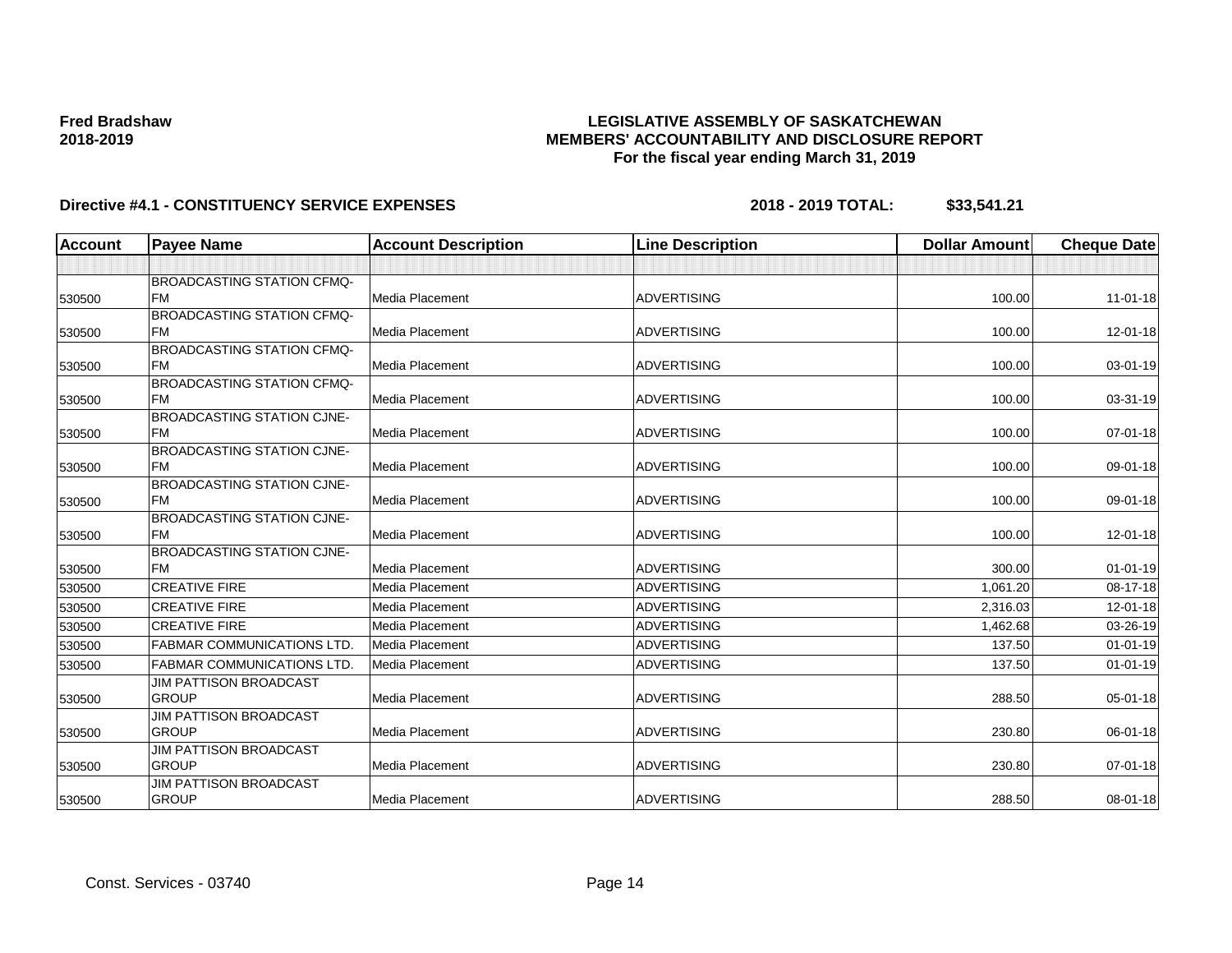## **LEGISLATIVE ASSEMBLY OF SASKATCHEWAN MEMBERS' ACCOUNTABILITY AND DISCLOSURE REPORT For the fiscal year ending March 31, 2019**

| <b>Account</b> | <b>Payee Name</b>                             | <b>Account Description</b> | <b>Line Description</b> | <b>Dollar Amount</b> | <b>Cheque Date</b> |
|----------------|-----------------------------------------------|----------------------------|-------------------------|----------------------|--------------------|
|                |                                               |                            |                         |                      |                    |
|                | JIM PATTISON BROADCAST                        |                            |                         |                      |                    |
| 530500         | <b>GROUP</b>                                  | Media Placement            | <b>ADVERTISING</b>      | 230.80               | 09-01-18           |
|                | <b>JIM PATTISON BROADCAST</b>                 |                            |                         |                      |                    |
| 530500         | <b>GROUP</b>                                  | Media Placement            | <b>ADVERTISING</b>      | 288.50               | $10 - 01 - 18$     |
|                | JIM PATTISON BROADCAST                        |                            |                         |                      |                    |
| 530500         | <b>GROUP</b>                                  | Media Placement            | <b>ADVERTISING</b>      | 230.80               | $11-01-18$         |
|                | JIM PATTISON BROADCAST                        |                            |                         |                      |                    |
| 530500         | <b>GROUP</b>                                  | Media Placement            | <b>ADVERTISING</b>      | 230.70               | 12-01-18           |
|                | <b>JIM PATTISON BROADCAST</b>                 |                            |                         |                      |                    |
| 530500         | <b>GROUP</b>                                  | Media Placement            | <b>ADVERTISING</b>      | 172.80               | $01 - 01 - 19$     |
|                | JIM PATTISON BROADCAST                        |                            |                         |                      |                    |
| 530500         | <b>GROUP</b>                                  | Media Placement            | <b>ADVERTISING</b>      | 115.40               | $01 - 01 - 19$     |
|                | <b>JIM PATTISON BROADCAST</b>                 |                            |                         |                      |                    |
| 530500         | <b>GROUP</b>                                  | Media Placement            | <b>ADVERTISING</b>      | 230.80               | 02-01-19           |
|                | <b>JIM PATTISON BROADCAST</b>                 |                            |                         |                      |                    |
| 530500         | <b>GROUP</b>                                  | Media Placement            | <b>ADVERTISING</b>      | 115.00               | 03-01-19           |
|                | <b>JIM PATTISON BROADCAST</b><br><b>GROUP</b> | Media Placement            | <b>ADVERTISING</b>      | 287.50               | 03-31-19           |
| 530500         |                                               |                            |                         |                      |                    |
| 530500         | <b>JUNCTION REVIEW</b>                        | Media Placement            | <b>ADVERTISING</b>      | 64.00                | 05-01-18           |
| 530500         | <b>JUNCTION REVIEW</b>                        | Media Placement            | <b>ADVERTISING</b>      | 80.00                | 06-01-18           |
| 530500         | <b>JUNCTION REVIEW</b>                        | Media Placement            | <b>ADVERTISING</b>      | 42.30                | 07-01-18           |
| 530500         | <b>JUNCTION REVIEW</b>                        | Media Placement            | <b>ADVERTISING</b>      | 64.00                | 07-01-18           |
| 530500         | <b>JUNCTION REVIEW</b>                        | Media Placement            | <b>ADVERTISING</b>      | 64.00                | 08-14-18           |
| 530500         | <b>JUNCTION REVIEW</b>                        | Media Placement            | <b>ADVERTISING</b>      | 64.00                | 09-01-18           |
| 530500         | <b>JUNCTION REVIEW</b>                        | Media Placement            | <b>ADVERTISING</b>      | 25.00                | $10 - 01 - 18$     |
| 530500         | <b>JUNCTION REVIEW</b>                        | Media Placement            | <b>ADVERTISING</b>      | 64.00                | $10 - 01 - 18$     |
| 530500         | <b>JUNCTION REVIEW</b>                        | <b>Media Placement</b>     | <b>ADVERTISING</b>      | 25.00                | $11 - 01 - 18$     |
| 530500         | <b>JUNCTION REVIEW</b>                        | Media Placement            | <b>ADVERTISING</b>      | 80.00                | 12-01-18           |
| 530500         | <b>JUNCTION REVIEW</b>                        | Media Placement            | <b>ADVERTISING</b>      | 65.80                | $01 - 01 - 19$     |
| 530500         | <b>JUNCTION REVIEW</b>                        | Media Placement            | <b>ADVERTISING</b>      | 26.32                | $01 - 01 - 19$     |
| 530500         | <b>JUNCTION REVIEW</b>                        | Media Placement            | <b>ADVERTISING</b>      | 48.00                | $01 - 01 - 19$     |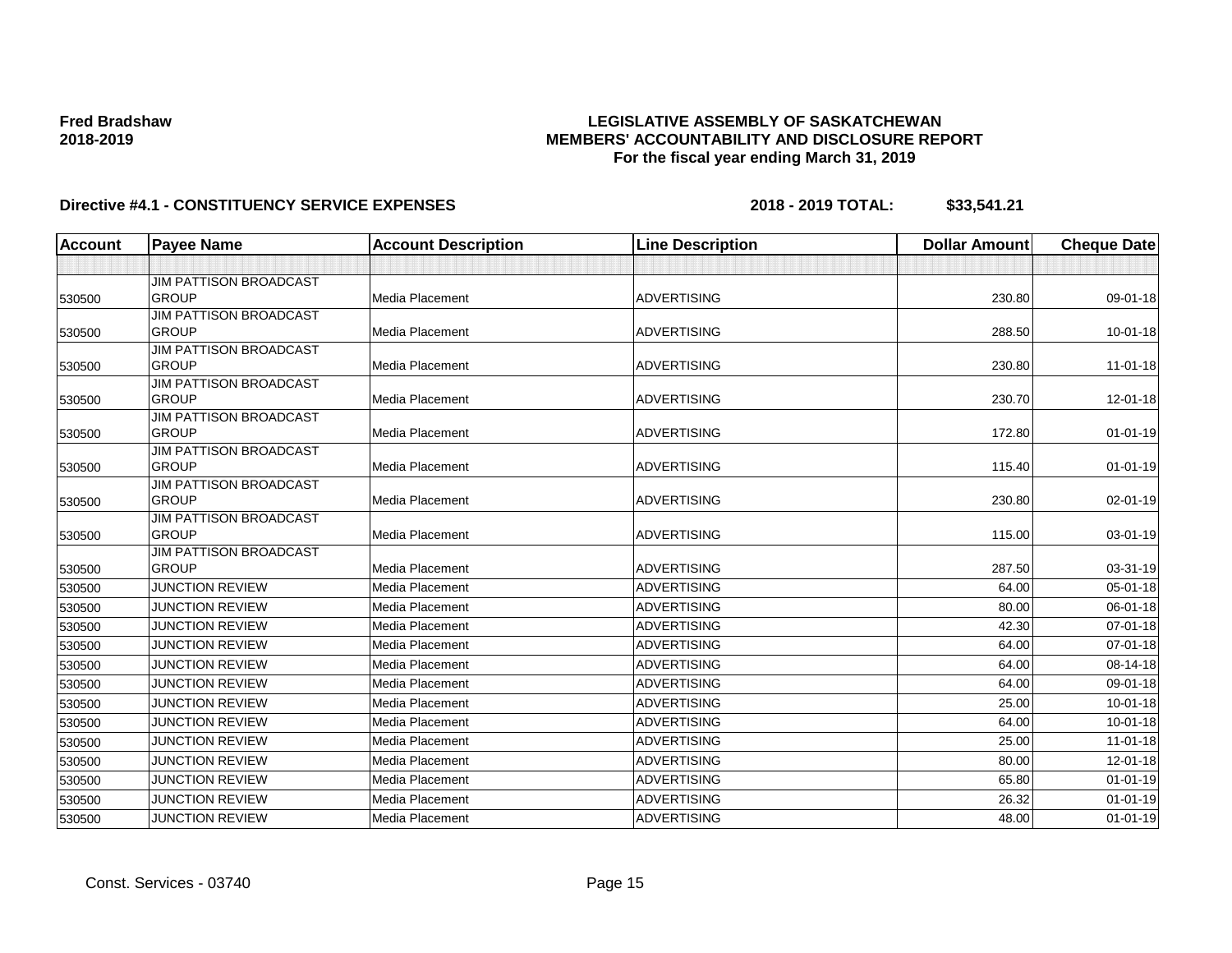## **LEGISLATIVE ASSEMBLY OF SASKATCHEWAN MEMBERS' ACCOUNTABILITY AND DISCLOSURE REPORT For the fiscal year ending March 31, 2019**

| <b>Account</b> | <b>Payee Name</b>                                   | <b>Account Description</b> | <b>Line Description</b> | <b>Dollar Amount</b> | <b>Cheque Date</b> |
|----------------|-----------------------------------------------------|----------------------------|-------------------------|----------------------|--------------------|
|                |                                                     |                            |                         |                      |                    |
| 530500         | <b>JUNCTION REVIEW</b>                              | Media Placement            | <b>ADVERTISING</b>      | 80.00                | 02-01-19           |
| 530500         | <b>JUNCTION REVIEW</b>                              | Media Placement            | <b>ADVERTISING</b>      | 64.00                | 03-01-19           |
| 530500         | <b>JUNCTION REVIEW</b>                              | Media Placement            | <b>ADVERTISING</b>      | 64.00                | 03-01-19           |
| 530500         | <b>JUNCTION REVIEW</b>                              | Media Placement            | <b>ADVERTISING</b>      | 52.64                | 03-31-19           |
| 530500         | <b>JUNCTION REVIEW</b>                              | Media Placement            | <b>ADVERTISING</b>      | 64.00                | 03-31-19           |
| 530500         | <b>JUNCTION REVIEW</b>                              | Media Placement            | <b>ADVERTISING</b>      | 207.27               | 03-31-19           |
| 530500         | NIPAWIN EVENTS INC.                                 | Media Placement            | <b>ADVERTISING</b>      | 87.50                | 06-01-18           |
| 530500         | <b>PASQUIA SNOW GOERS CLUB INC. Media Placement</b> |                            | <b>ADVERTISING</b>      | 300.00               | 03-31-19           |
| 530500         | <b>PNG PRAIRIE NEWSPAPER GROUP Media Placement</b>  |                            | <b>ADVERTISING</b>      | 36.25                | 05-01-18           |
| 530500         | <b>PNG PRAIRIE NEWSPAPER GROUP Media Placement</b>  |                            | <b>ADVERTISING</b>      | 59.00                | 05-01-18           |
| 530500         | <b>PNG PRAIRIE NEWSPAPER GROUP Media Placement</b>  |                            | ADVERTISING             | 59.00                | 05-01-18           |
| 530500         | <b>PNG PRAIRIE NEWSPAPER GROUP Media Placement</b>  |                            | <b>ADVERTISING</b>      | 36.25                | 06-01-18           |
| 530500         | <b>PNG PRAIRIE NEWSPAPER GROUP Media Placement</b>  |                            | <b>ADVERTISING</b>      | 57.00                | 07-01-18           |
| 530500         | <b>PNG PRAIRIE NEWSPAPER GROUP Media Placement</b>  |                            | <b>ADVERTISING</b>      | 36.25                | 07-01-18           |
| 530500         | <b>PNG PRAIRIE NEWSPAPER GROUP Media Placement</b>  |                            | <b>ADVERTISING</b>      | 38.50                | 07-01-18           |
| 530500         | <b>PNG PRAIRIE NEWSPAPER GROUP Media Placement</b>  |                            | <b>ADVERTISING</b>      | 59.00                | 07-01-18           |
| 530500         | <b>PNG PRAIRIE NEWSPAPER GROUP Media Placement</b>  |                            | <b>ADVERTISING</b>      | 38.50                | 08-01-18           |
| 530500         | <b>PNG PRAIRIE NEWSPAPER GROUP Media Placement</b>  |                            | <b>ADVERTISING</b>      | 36.25                | 08-01-18           |
| 530500         | <b>PNG PRAIRIE NEWSPAPER GROUP Media Placement</b>  |                            | <b>ADVERTISING</b>      | 45.00                | 08-01-18           |
| 530500         | <b>PNG PRAIRIE NEWSPAPER GROUP Media Placement</b>  |                            | <b>ADVERTISING</b>      | 36.25                | 09-01-18           |
| 530500         | <b>PNG PRAIRIE NEWSPAPER GROUP Media Placement</b>  |                            | <b>ADVERTISING</b>      | 50.00                | 09-01-18           |
| 530500         | <b>PNG PRAIRIE NEWSPAPER GROUP Media Placement</b>  |                            | <b>ADVERTISING</b>      | 36.25                | $10 - 01 - 18$     |
| 530500         | <b>PNG PRAIRIE NEWSPAPER GROUP Media Placement</b>  |                            | <b>ADVERTISING</b>      | 35.00                | $10 - 01 - 18$     |
| 530500         | <b>PNG PRAIRIE NEWSPAPER GROUP Media Placement</b>  |                            | <b>ADVERTISING</b>      | 45.00                | $10 - 01 - 18$     |
| 530500         | <b>PNG PRAIRIE NEWSPAPER GROUP Media Placement</b>  |                            | <b>ADVERTISING</b>      | 9.20                 | $11-01-18$         |
| 530500         | <b>PNG PRAIRIE NEWSPAPER GROUP Media Placement</b>  |                            | <b>ADVERTISING</b>      | 59.00                | 11-01-18           |
| 530500         | <b>PNG PRAIRIE NEWSPAPER GROUP Media Placement</b>  |                            | <b>ADVERTISING</b>      | 50.00                | $11 - 01 - 18$     |
| 530500         | <b>PNG PRAIRIE NEWSPAPER GROUP Media Placement</b>  |                            | <b>ADVERTISING</b>      | 9.20                 | $11-01-18$         |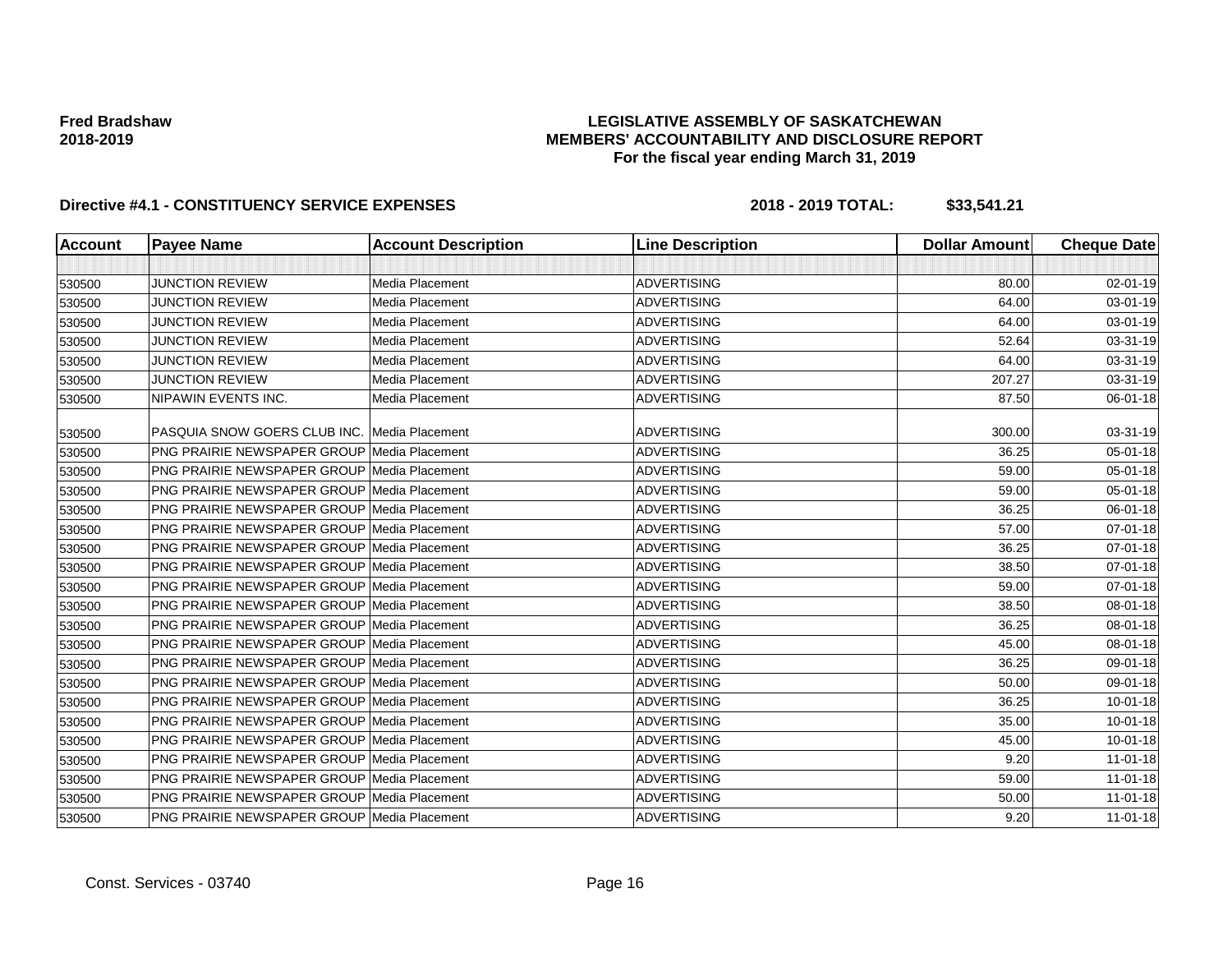## **LEGISLATIVE ASSEMBLY OF SASKATCHEWAN MEMBERS' ACCOUNTABILITY AND DISCLOSURE REPORT For the fiscal year ending March 31, 2019**

| <b>Account</b> | <b>Payee Name</b>                                  | <b>Account Description</b> | <b>Line Description</b> | <b>Dollar Amount</b> | <b>Cheque Date</b> |
|----------------|----------------------------------------------------|----------------------------|-------------------------|----------------------|--------------------|
|                |                                                    |                            |                         |                      |                    |
| 530500         | <b>PNG PRAIRIE NEWSPAPER GROUP Media Placement</b> |                            | <b>ADVERTISING</b>      | 55.00                | $11-01-18$         |
| 530500         | <b>PNG PRAIRIE NEWSPAPER GROUP Media Placement</b> |                            | <b>ADVERTISING</b>      | 9.20                 | 12-01-18           |
| 530500         | <b>PNG PRAIRIE NEWSPAPER GROUP Media Placement</b> |                            | <b>ADVERTISING</b>      | 9.20                 | 12-01-18           |
| 530500         | <b>PNG PRAIRIE NEWSPAPER GROUP Media Placement</b> |                            | <b>ADVERTISING</b>      | 9.20                 | 12-01-18           |
| 530500         | <b>PNG PRAIRIE NEWSPAPER GROUP Media Placement</b> |                            | <b>ADVERTISING</b>      | 9.20                 | 12-01-18           |
| 530500         | <b>PNG PRAIRIE NEWSPAPER GROUP Media Placement</b> |                            | <b>ADVERTISING</b>      | 9.20                 | 12-01-18           |
| 530500         | <b>PNG PRAIRIE NEWSPAPER GROUP Media Placement</b> |                            | <b>ADVERTISING</b>      | 85.00                | 12-01-18           |
| 530500         | <b>PNG PRAIRIE NEWSPAPER GROUP Media Placement</b> |                            | <b>ADVERTISING</b>      | 9.20                 | 03-01-19           |
| 530500         | <b>PNG PRAIRIE NEWSPAPER GROUP Media Placement</b> |                            | <b>ADVERTISING</b>      | 9.20                 | 03-01-19           |
| 530500         | <b>PNG PRAIRIE NEWSPAPER GROUP Media Placement</b> |                            | <b>ADVERTISING</b>      | 9.20                 | 03-01-19           |
| 530500         | <b>PNG PRAIRIE NEWSPAPER GROUP Media Placement</b> |                            | <b>ADVERTISING</b>      | 9.20                 | 03-01-19           |
| 530500         | <b>PNG PRAIRIE NEWSPAPER GROUP Media Placement</b> |                            | <b>ADVERTISING</b>      | 9.20                 | 03-01-19           |
| 530500         | <b>PNG PRAIRIE NEWSPAPER GROUP Media Placement</b> |                            | <b>ADVERTISING</b>      | 9.20                 | 03-01-19           |
| 530500         | PNG PRAIRIE NEWSPAPER GROUP Media Placement        |                            | <b>ADVERTISING</b>      | 9.20                 | 03-01-19           |
| 530500         | <b>PNG PRAIRIE NEWSPAPER GROUP Media Placement</b> |                            | <b>ADVERTISING</b>      | 300.00               | 03-31-19           |
| 530500         | <b>PNG PRAIRIE NEWSPAPER GROUP Media Placement</b> |                            | <b>ADVERTISING</b>      | 9.20                 | 03-31-19           |
| 530500         | <b>PNG PRAIRIE NEWSPAPER GROUP Media Placement</b> |                            | ADVERTISING             | 9.20                 | 03-31-19           |
| 530500         | <b>PNG PRAIRIE NEWSPAPER GROUP Media Placement</b> |                            | <b>ADVERTISING</b>      | 60.00                | 03-31-19           |
| 530500         | <b>PNG PRAIRIE NEWSPAPER GROUP Media Placement</b> |                            | <b>ADVERTISING</b>      | 54.00                | 03-31-19           |
| 530500         | <b>PNG PRAIRIE NEWSPAPER GROUP Media Placement</b> |                            | <b>ADVERTISING</b>      | 9.20                 | 03-31-19           |
| 530500         | <b>PNG PRAIRIE NEWSPAPER GROUP</b>                 | Media Placement            | <b>ADVERTISING</b>      | 9.20                 | 03-31-19           |
| 530500         | POSTMEDIA NETWORK INC.                             | Media Placement            | <b>ADVERTISING</b>      | 60.00                | 05-01-18           |
| 530500         | POSTMEDIA NETWORK INC.                             | Media Placement            | <b>ADVERTISING</b>      | 45.00                | 05-01-18           |
| 530500         | POSTMEDIA NETWORK INC.                             | Media Placement            | <b>ADVERTISING</b>      | 50.00                | 05-01-18           |
| 530500         | POSTMEDIA NETWORK INC.                             | Media Placement            | <b>ADVERTISING</b>      | 50.00                | 05-19-18           |
| 530500         | POSTMEDIA NETWORK INC.                             | Media Placement            | <b>ADVERTISING</b>      | 50.00                | 06-01-18           |
| 530500         | POSTMEDIA NETWORK INC.                             | Media Placement            | <b>ADVERTISING</b>      | 110.00               | 06-01-18           |
| 530500         | POSTMEDIA NETWORK INC.                             | Media Placement            | <b>ADVERTISING</b>      | 50.00                | 06-02-18           |
| 530500         | POSTMEDIA NETWORK INC.                             | Media Placement            | <b>ADVERTISING</b>      | 50.00                | 06-09-18           |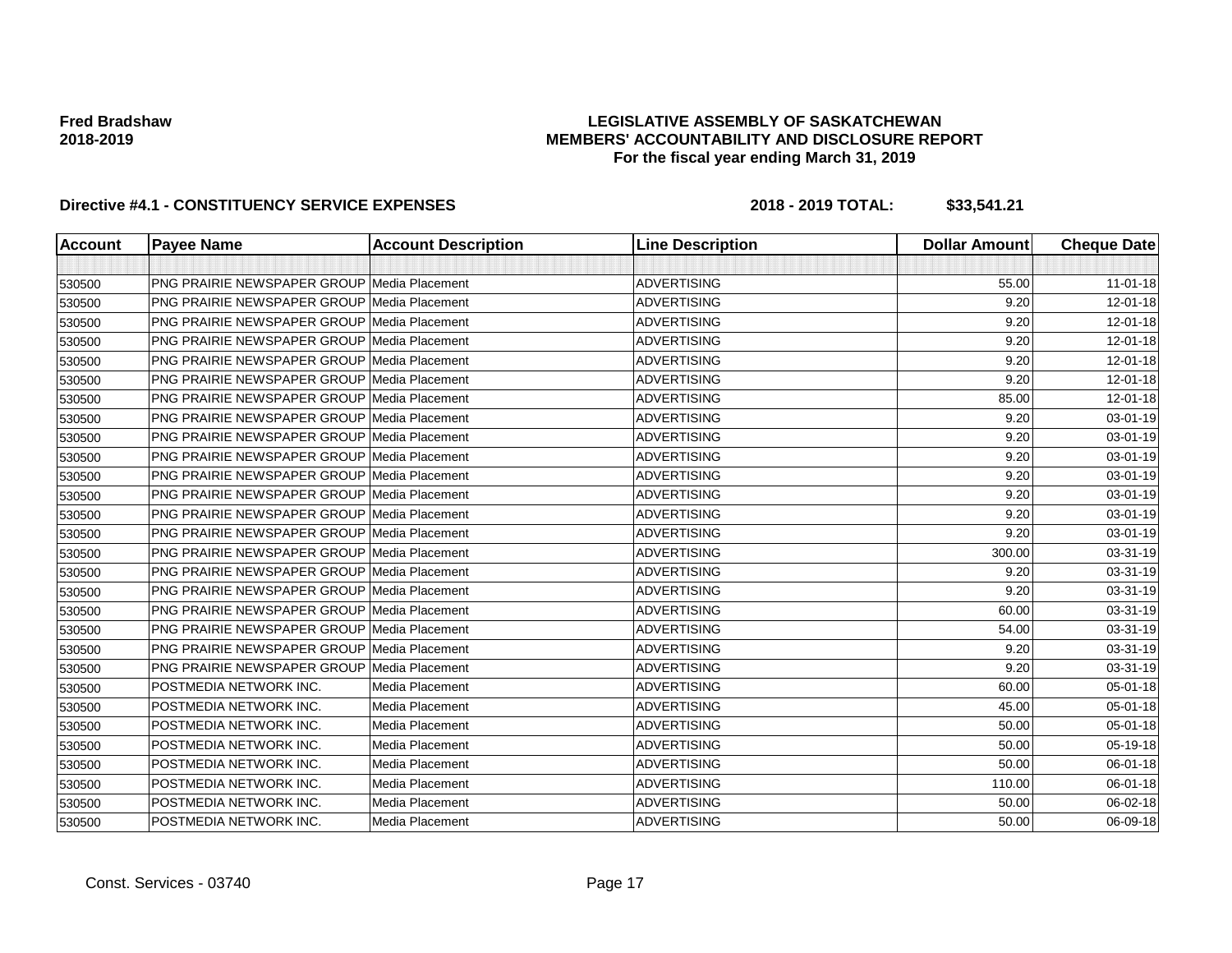### **LEGISLATIVE ASSEMBLY OF SASKATCHEWAN MEMBERS' ACCOUNTABILITY AND DISCLOSURE REPORT For the fiscal year ending March 31, 2019**

| <b>Account</b> | <b>Payee Name</b>            | <b>Account Description</b>         | <b>Line Description</b>            | <b>Dollar Amount</b> | <b>Cheque Date</b> |
|----------------|------------------------------|------------------------------------|------------------------------------|----------------------|--------------------|
|                |                              |                                    |                                    |                      |                    |
| 530500         | POSTMEDIA NETWORK INC.       | Media Placement                    | <b>ADVERTISING</b>                 | 45.00                | 07-01-18           |
| 530500         | POSTMEDIA NETWORK INC.       | Media Placement                    | <b>ADVERTISING</b>                 | 45.00                | $07 - 01 - 18$     |
| 530500         | POSTMEDIA NETWORK INC.       | Media Placement                    | <b>ADVERTISING</b>                 | 62.00                | $07 - 01 - 18$     |
| 530500         | POSTMEDIA NETWORK INC.       | Media Placement                    | <b>ADVERTISING</b>                 | 50.00                | $07 - 01 - 18$     |
| 530500         | POSTMEDIA NETWORK INC.       | Media Placement                    | <b>ADVERTISING</b>                 | 136.00               | 07-01-18           |
| 530500         | POSTMEDIA NETWORK INC.       | Media Placement                    | <b>ADVERTISING</b>                 | 100.00               | 09-01-18           |
| 530500         | POSTMEDIA NETWORK INC.       | Media Placement                    | <b>ADVERTISING</b>                 | 20.00                | 09-01-18           |
| 530500         | POSTMEDIA NETWORK INC.       | Media Placement                    | <b>ADVERTSING</b>                  | 95.50                | 09-01-18           |
| 530500         | POSTMEDIA NETWORK INC.       | Media Placement                    | <b>ADVERTISING</b>                 | 50.00                | $10 - 01 - 18$     |
| 530500         | POSTMEDIA NETWORK INC.       | Media Placement                    | <b>ADVERTISING</b>                 | 50.00                | $10 - 01 - 18$     |
| 530500         | POSTMEDIA NETWORK INC.       | Media Placement                    | <b>ADVERTISING</b>                 | 258.50               | 02-01-19           |
| 530500         | POSTMEDIA NETWORK INC.       | Media Placement                    | <b>ADVERTISING</b>                 | 25.00                | 02-01-19           |
| 530500         | POSTMEDIA NETWORK INC.       | Media Placement                    | <b>ADVERTISING</b>                 | 50.00                | 02-01-19           |
| 530500         | POSTMEDIA NETWORK INC.       | Media Placement                    | <b>ADVERTISING</b>                 | 50.00                | 02-01-19           |
| 530500         | POSTMEDIA NETWORK INC.       | Media Placement                    | <b>ADVERTISING</b>                 | 49.50                | 02-01-19           |
| 530500         | POSTMEDIA NETWORK INC.       | Media Placement                    | <b>ADVERTISING</b>                 | 100.00               | 02-01-19           |
| 530500         | TISDALE SNOWMOBILE CLUB INC. | Media Placement                    | <b>ADVERTISING</b>                 | 350.00               | $11 - 14 - 18$     |
| 530800         | POSTMEDIA NETWORK INC.       | Publications                       | <b>GRAD INSERT</b>                 | 292.32               | 06-01-18           |
| 530900         | TREASURE HOUSE IMPORTS LTD.  | <b>Promotional Items</b>           | <b>SK PINS</b>                     | 360.00               | 08-01-18           |
| 550200         | <b>JUNCTION REVIEW</b>       | Books, Mags and Ref Materials      | <b>SUBSCRIPTION</b>                | 120.48               | 05-01-18           |
|                |                              |                                    | BRADSHAW SUBSCRIPTION RENEWAL-NO   |                      |                    |
| 550200         | NIPAWIN JOURNAL/N.E. SUN     | Books, Mags and Ref Materials      | <b>GST</b>                         | 42.38                | 04-19-18           |
| 555000         | BRADSHAW, FRED F.            | Other Material and Supplies        | <b>REIMB: MISC OFFICE SUPPLIES</b> | 13.24                | 08-23-18           |
| 555000         | BRADSHAW, FRED F.            | Other Material and Supplies        | <b>REIMB: MISC OFFICE SUPPLIES</b> | 14.41                | 11-08-18           |
| 555000         | BRADSHAW, FRED F.            | <b>Other Material and Supplies</b> | <b>REIMB: MISC OFFICE SUPPLIES</b> | 9.85                 | 12-17-18           |
| 555000         | BRADSHAW, FRED F.            | Other Material and Supplies        | <b>REIMB: MISC OFFICE SUPPLIES</b> | 344.09               | 02-01-19           |
| 555000         | BRADSHAW, FRED F.            | Other Material and Supplies        | <b>REIMB: MISC OFFICE SUPPLIES</b> | 58.29                | $02 - 12 - 19$     |
| 555000         | BRADSHAW, FRED F.            | <b>Other Material and Supplies</b> | <b>REIMB: MISC OFFICE SUPPLIES</b> | 10.05                | 03-01-19           |
| 555000         | BRADSHAW, FRED F.            | Other Material and Supplies        | <b>REIMB: OFFICE SUPPLIES</b>      | 10.55                | 03-29-19           |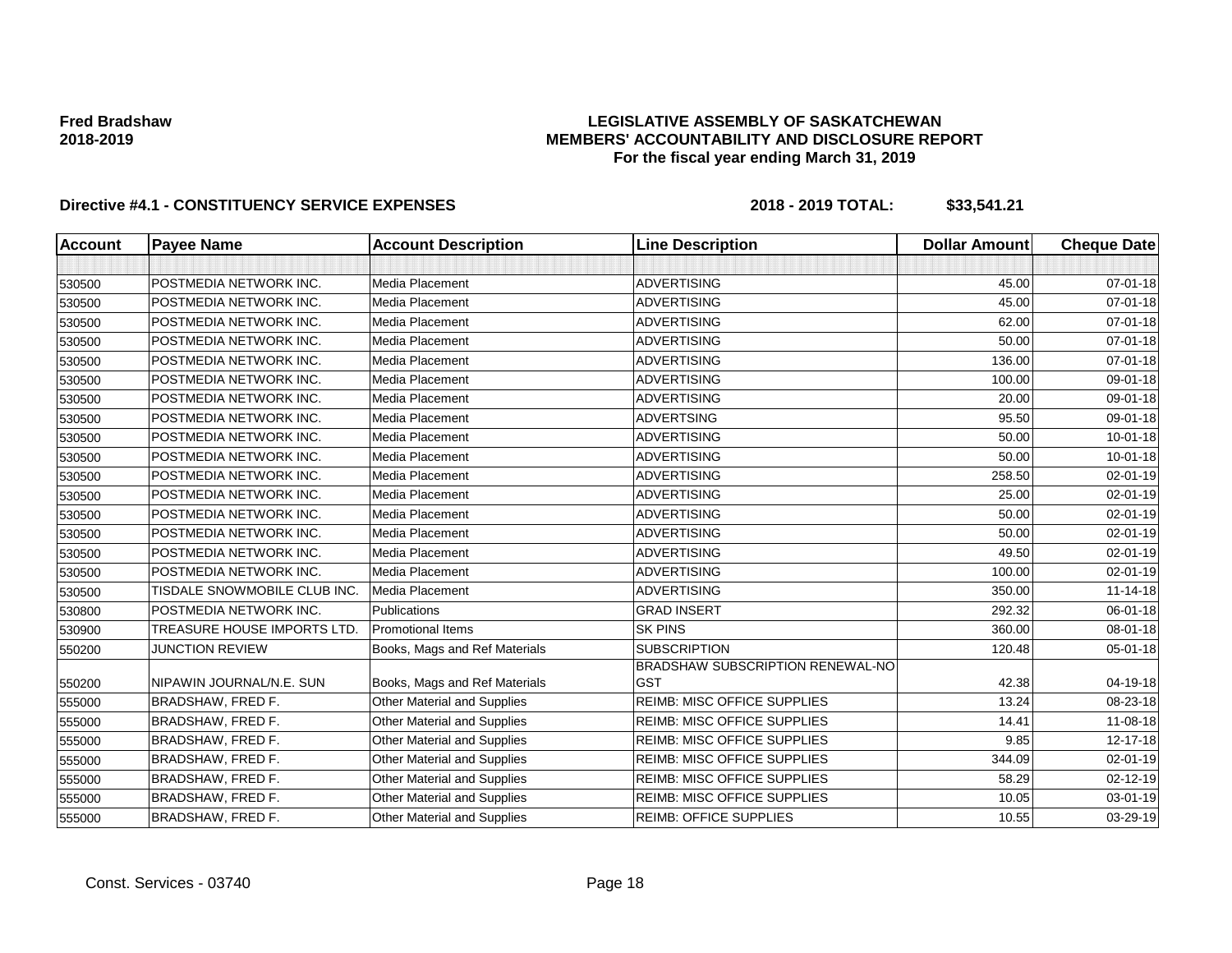### **LEGISLATIVE ASSEMBLY OF SASKATCHEWAN MEMBERS' ACCOUNTABILITY AND DISCLOSURE REPORT For the fiscal year ending March 31, 2019**

| <b>Account</b> | <b>Payee Name</b>            | <b>Account Description</b>  | <b>Line Description</b>            | Dollar Amount | <b>Cheque Date</b> |
|----------------|------------------------------|-----------------------------|------------------------------------|---------------|--------------------|
|                |                              |                             |                                    |               |                    |
| 555000         | <b>CARROT RIVER PHARMACY</b> | Other Material and Supplies | <b>MISC OFFICE SUPPLIES</b>        | 18.21         | 05-01-18           |
| 555000         | <b>CARROT RIVER PHARMACY</b> | Other Material and Supplies | MISC OFFICE SUPPLIES               | 15.89         | $10 - 01 - 18$     |
| 555000         | <b>CARROT RIVER PHARMACY</b> | Other Material and Supplies | MISC OFFICE SUPPLIES               | 2.64          | 12-01-18           |
| 555000         | MEYER, SHELLEY L             | Other Material and Supplies | <b>REIMB: MISC OFFICE SUPPLIES</b> | 344.09        | 11-02-18           |
| 555000         | MEYER, SHELLEY L             | Other Material and Supplies | <b>REIMB: MISC OFFICE SUPPLIES</b> | 344.09        | 11-09-18           |
| 555000         | MEYER, SHELLEY L             | Other Material and Supplies | REIMB: MISC OFFICE SUPPLIES        | 8.49          | 03-13-19           |
| 564600         | BRADSHAW, FRED F.            | Computer Software - Exp     | <b>REIMB: SOFTWARE</b>             | 83.24         | 03-01-19           |
|                |                              |                             |                                    |               |                    |
|                |                              |                             |                                    |               |                    |
|                |                              |                             |                                    |               |                    |
|                |                              |                             |                                    |               |                    |
|                |                              |                             |                                    |               |                    |
|                |                              |                             |                                    |               |                    |
|                |                              |                             |                                    |               |                    |
|                |                              |                             |                                    |               |                    |
|                |                              |                             |                                    |               |                    |
|                |                              |                             |                                    |               |                    |
|                |                              |                             |                                    |               |                    |
|                |                              |                             |                                    |               |                    |
|                |                              |                             |                                    |               |                    |
|                |                              |                             |                                    |               |                    |
|                |                              |                             |                                    |               |                    |
|                |                              |                             |                                    |               |                    |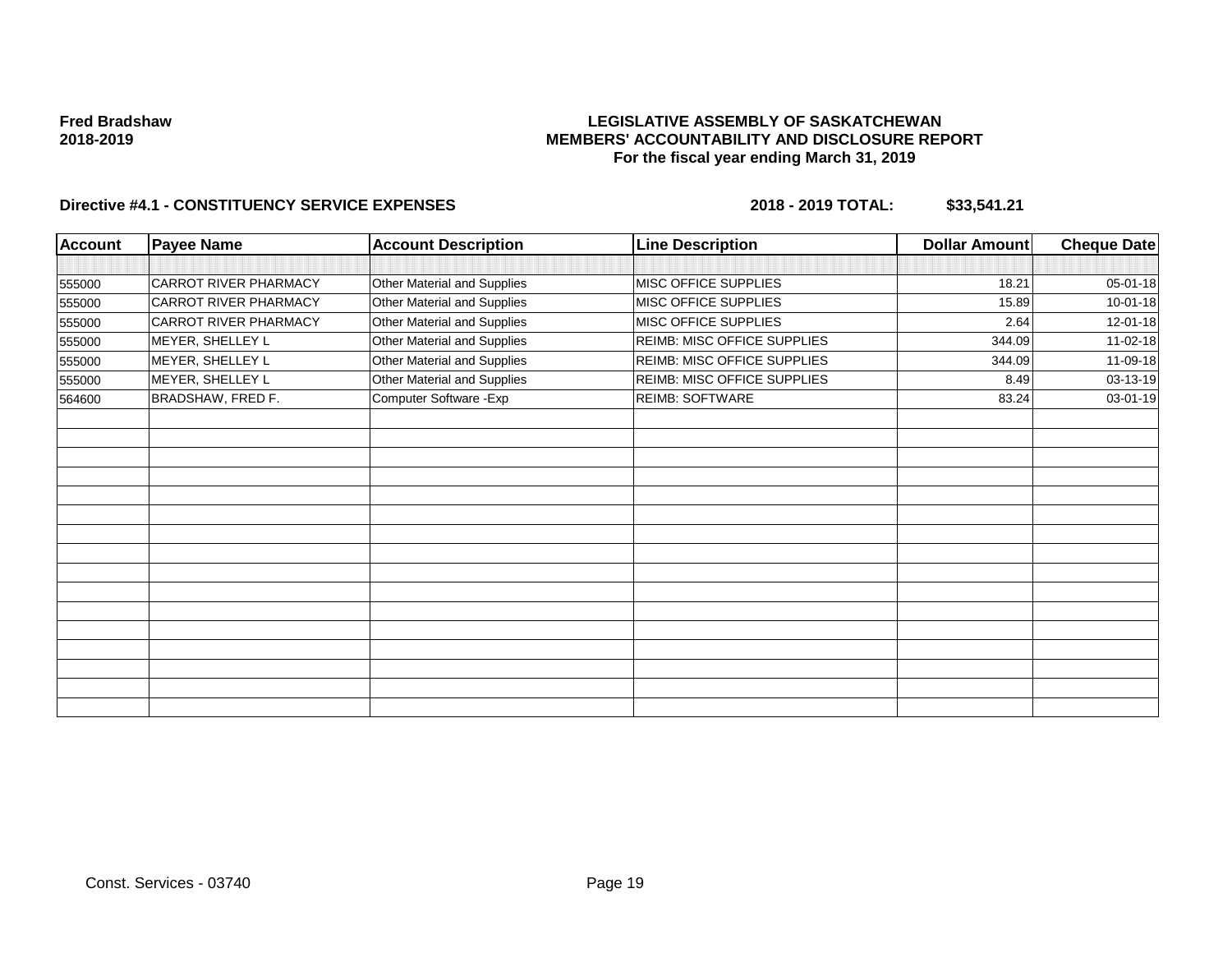# **LEGISLATIVE ASSEMBLY OF SASKATCHEWAN MEMBERS' ACCOUNTABILITY AND DISCLOSURE REPORT For the fiscal year ending March 31, 2019**

| <b>Account</b> | <b>Payee Name</b> | <b>Account Description</b>    | <b>Dollar Amount</b> | <b>Cheque Date</b> |
|----------------|-------------------|-------------------------------|----------------------|--------------------|
|                |                   |                               |                      |                    |
| 514300         | MEYER, SHELLEY L  | Part-Time/Permanent Part-Time | 0.00                 | 04-10-18           |
| 514300         | MEYER, SHELLEY L  | Part-Time/Permanent Part-Time | 1239.25              | 04-24-18           |
| 514300         | MEYER, SHELLEY L  | Part-Time/Permanent Part-Time | 1239.25              | 05-08-18           |
| 514300         | MEYER, SHELLEY L  | Part-Time/Permanent Part-Time | 1,239.25             | 05-23-18           |
| 514300         | MEYER, SHELLEY L  | Part-Time/Permanent Part-Time | 1,734.95             | 06-05-18           |
| 514300         | MEYER, SHELLEY L  | Part-Time/Permanent Part-Time | 1239.25              | 06-13-18           |
| 514300         | MEYER, SHELLEY L  | Part-Time/Permanent Part-Time | 1,239.25             | 06-27-18           |
| 514300         | MEYER, SHELLEY L  | Part-Time/Permanent Part-Time | 1,487.10             | $07 - 11 - 18$     |
| 514300         | MEYER, SHELLEY L  | Part-Time/Permanent Part-Time | 2478.49              | 07-25-18           |
| 514300         | MEYER, SHELLEY L  | Part-Time/Permanent Part-Time | 1,239.25             | 08-08-18           |
| 514300         | MEYER, SHELLEY L  | Part-Time/Permanent Part-Time | 1,239.25             | 09-05-18           |
| 514300         | MEYER, SHELLEY L  | Part-Time/Permanent Part-Time | 991.39               | 09-19-18           |
| 514300         | MEYER, SHELLEY L  | Part-Time/Permanent Part-Time | 1,239.25             | 10-03-18           |
| 514300         | MEYER, SHELLEY L  | Part-Time/Permanent Part-Time | 1,380.88             | 10-17-18           |
| 514300         | MEYER, SHELLEY L  | Part-Time/Permanent Part-Time | 1982.8               | $11-01-18$         |
| 514300         | MEYER, SHELLEY L  | Part-Time/Permanent Part-Time | 1239.25              | $11 - 14 - 18$     |
| 514300         | MEYER, SHELLEY L  | Part-Time/Permanent Part-Time | 991.39               | 11-28-18           |
| 514300         | MEYER, SHELLEY L  | Part-Time/Permanent Part-Time | 1239.25              | 12-12-18           |
| 514300         | MEYER, SHELLEY L  | Part-Time/Permanent Part-Time | 1239.25              | 12-27-18           |
| 514300         | MEYER, SHELLEY L  | Part-Time/Permanent Part-Time | 743.54               | 01-09-19           |
| 514300         | MEYER, SHELLEY L  | Part-Time/Permanent Part-Time | 1,239.25             | $01 - 23 - 19$     |
| 514300         | MEYER, SHELLEY L  | Part-Time/Permanent Part-Time | 1,239.25             | 02-06-19           |
| 514300         | MEYER, SHELLEY L  | Part-Time/Permanent Part-Time | 2,478.49             | 02-20-19           |
| 514300         | MEYER, SHELLEY L  | Part-Time/Permanent Part-Time | 991.39               | 03-06-19           |
| 514300         | MEYER, SHELLEY L  | Part-Time/Permanent Part-Time | 1487.1               | 03-20-19           |
| 514300         | MEYER, SHELLEY L  | Part-Time/Permanent Part-Time | 1,722.59             | 04-03-19           |
| 514300         | WARNER, CINDY L   | Part-Time/Permanent Part-Time | 0.00                 | 04-10-18           |
| 514300         | WARNER, CINDY L   | Part-Time/Permanent Part-Time | 896.50               | 04-24-18           |
| 514300         | WARNER, CINDY L   | Part-Time/Permanent Part-Time | 1,255.10             | 05-08-18           |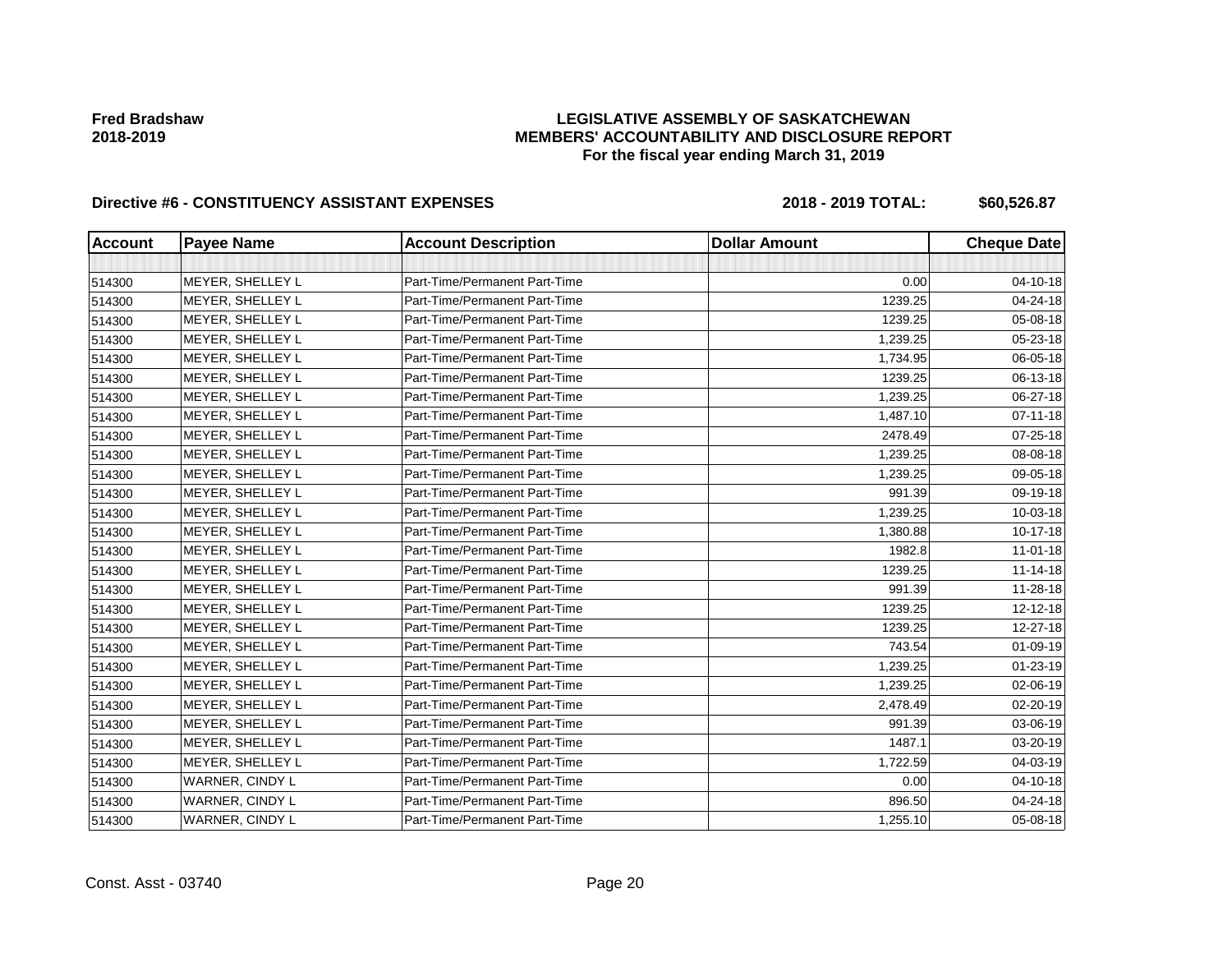# **LEGISLATIVE ASSEMBLY OF SASKATCHEWAN MEMBERS' ACCOUNTABILITY AND DISCLOSURE REPORT For the fiscal year ending March 31, 2019**

| <b>Account</b> | <b>Payee Name</b> | <b>Account Description</b>                    | <b>Dollar Amount</b> | <b>Cheque Date</b> |
|----------------|-------------------|-----------------------------------------------|----------------------|--------------------|
|                |                   |                                               |                      |                    |
| 514300         | WARNER, CINDY L   | Part-Time/Permanent Part-Time                 | 896.50               | 05-23-18           |
| 514300         | WARNER, CINDY L   | Part-Time/Permanent Part-Time                 | 717.20               | 06-05-18           |
| 514300         | WARNER, CINDY L   | Part-Time/Permanent Part-Time                 | 896.5                | $06 - 13 - 18$     |
| 514300         | WARNER, CINDY L   | Part-Time/Permanent Part-Time                 | 1,075.80             | 06-27-18           |
| 514300         | WARNER, CINDY L   | Part-Time/Permanent Part-Time                 | 717.20               | $07 - 11 - 18$     |
| 514300         | WARNER, CINDY L   | Part-Time/Permanent Part-Time                 | 896.50               | $07 - 25 - 18$     |
| 514300         | WARNER, CINDY L   | Part-Time/Permanent Part-Time                 | 1,255.10             | 08-08-18           |
| 514300         | WARNER, CINDY L   | Part-Time/Permanent Part-Time                 | 1613.71              | 08-22-18           |
| 514300         | WARNER, CINDY L   | Part-Time/Permanent Part-Time                 | 1434.4               | 09-05-18           |
| 514300         | WARNER, CINDY L   | Part-Time/Permanent Part-Time                 | 896.5                | 09-19-18           |
| 514300         | WARNER, CINDY L   | Part-Time/Permanent Part-Time                 | 896.5                | $10 - 03 - 18$     |
| 514300         | WARNER, CINDY L   | Part-Time/Permanent Part-Time                 | 717.2                | 10-17-18           |
| 514300         | WARNER, CINDY L   | Part-Time/Permanent Part-Time                 | 896.5                | $11-01-18$         |
| 514300         | WARNER, CINDY L   | Part-Time/Permanent Part-Time                 | 896.5                | $11 - 14 - 18$     |
| 514300         | WARNER, CINDY L   | Part-Time/Permanent Part-Time                 | 896.5                | 11-28-18           |
| 514300         | WARNER, CINDY L   | Part-Time/Permanent Part-Time                 | 896.50               | 12-12-18           |
| 514300         | WARNER, CINDY L   | Part-Time/Permanent Part-Time                 | 896.5                | 12-27-18           |
| 514300         | WARNER, CINDY L   | Part-Time/Permanent Part-Time                 | 537.90               | $01 - 09 - 19$     |
| 514300         | WARNER, CINDY L   | Part-Time/Permanent Part-Time                 | 1,613.71             | $01 - 23 - 19$     |
| 514300         | WARNER, CINDY L   | Part-Time/Permanent Part-Time                 | 1,255.10             | 02-06-19           |
| 514300         | WARNER, CINDY L   | Part-Time/Permanent Part-Time                 | 896.50               | 02-20-19           |
| 514300         | WARNER, CINDY L   | Part-Time/Permanent Part-Time                 | 1075.8               | 03-06-19           |
| 514300         | WARNER, CINDY L   | Part-Time/Permanent Part-Time                 | 1,075.80             | 03-20-19           |
| 514300         | WARNER, CINDY L   | Part-Time/Permanent Part-Time                 | 896.50               | 04-03-19           |
| 519900         | None (Default)    | Change in Y/E Accrued Empl Leave Entitlements | $-2099.27$           | 04-18-18           |
| 519900         | None (Default)    | Change in Y/E Accrued Empl Leave Entitlements | 2,047.26             | 04-08-19           |
|                |                   |                                               |                      |                    |
|                |                   |                                               |                      |                    |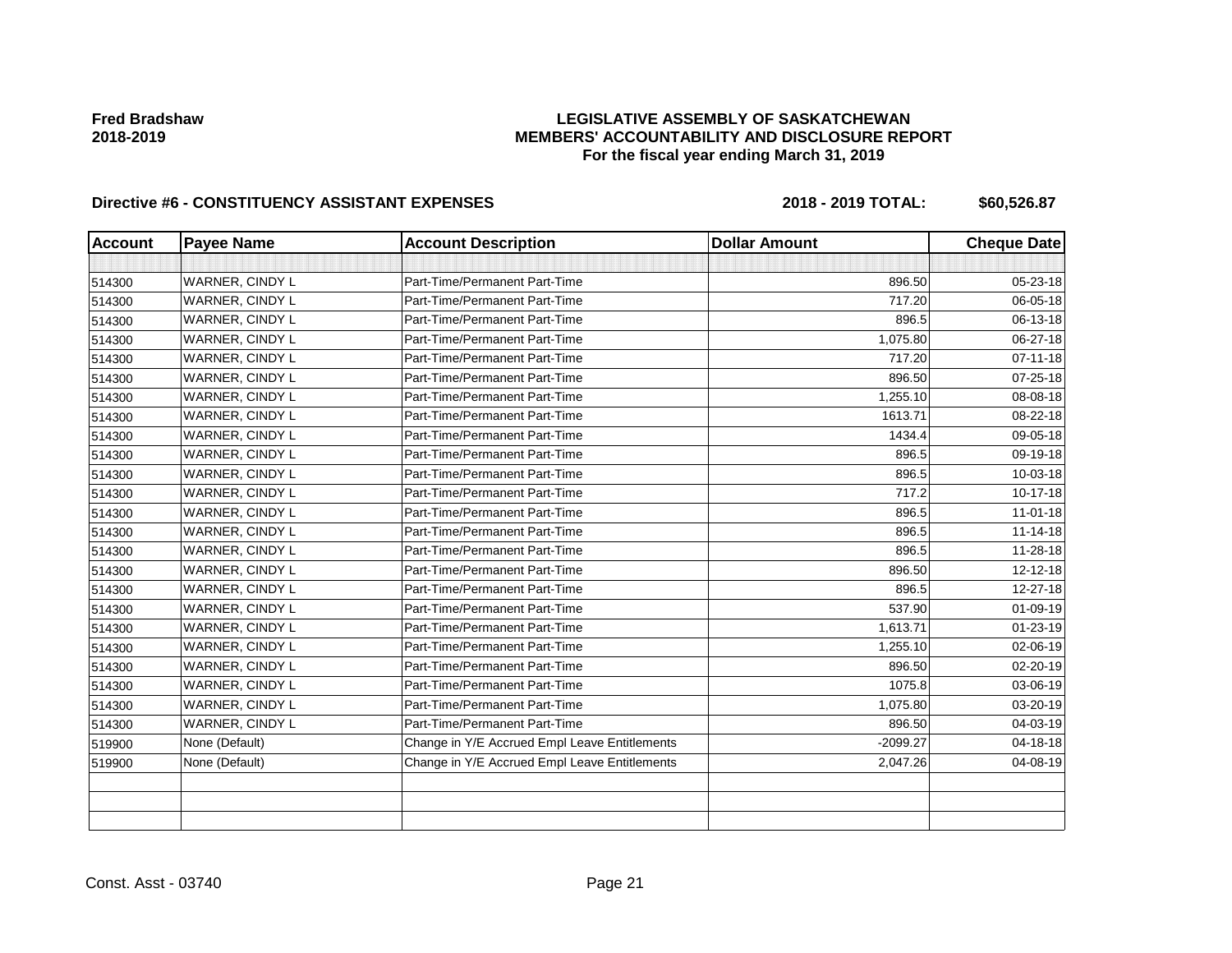## **LEGISLATIVE ASSEMBLY OF SASKATCHEWAN MEMBERS' ACCOUNTABILITY AND DISCLOSURE REPORT For the fiscal year ending March 31, 2019**

| <b>Account</b> | Payee Name | <b>Account Description</b> | <b>Dollar Amount</b> | <b>Cheque Date</b> |
|----------------|------------|----------------------------|----------------------|--------------------|
|                |            |                            |                      |                    |
|                |            |                            |                      |                    |
|                |            |                            |                      |                    |
|                |            |                            |                      |                    |
|                |            |                            |                      |                    |
|                |            |                            |                      |                    |
|                |            |                            |                      |                    |
|                |            |                            |                      |                    |
|                |            |                            |                      |                    |
|                |            |                            |                      |                    |
|                |            |                            |                      |                    |
|                |            |                            |                      |                    |
|                |            |                            |                      |                    |
|                |            |                            |                      |                    |
|                |            |                            |                      |                    |
|                |            |                            |                      |                    |
|                |            |                            |                      |                    |
|                |            |                            |                      |                    |
|                |            |                            |                      |                    |
|                |            |                            |                      |                    |
|                |            |                            |                      |                    |
|                |            |                            |                      |                    |
|                |            |                            |                      |                    |
|                |            |                            |                      |                    |
|                |            |                            |                      |                    |
|                |            |                            |                      |                    |
|                |            |                            |                      |                    |
|                |            |                            |                      |                    |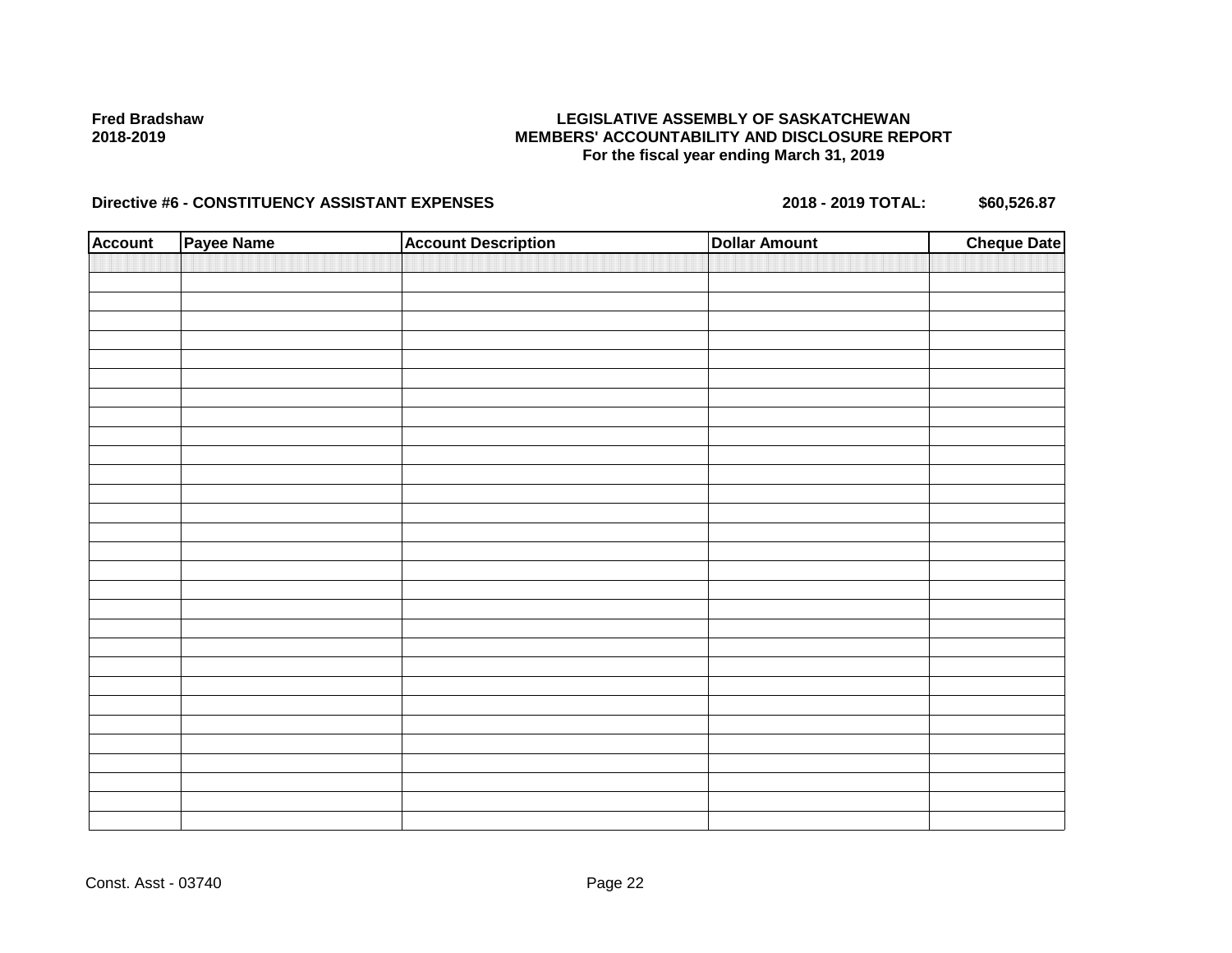## **LEGISLATIVE ASSEMBLY OF SASKATCHEWAN MEMBERS' ACCOUNTABILITY AND DISCLOSURE REPORT For the fiscal year ending March 31, 2019**

| <b>Account</b> | <b>Payee Name</b> | <b>Account Description</b> | <b>Dollar Amount</b> | <b>Cheque Date</b> |
|----------------|-------------------|----------------------------|----------------------|--------------------|
|                |                   |                            |                      |                    |
|                |                   |                            |                      |                    |
|                |                   |                            |                      |                    |
|                |                   |                            |                      |                    |
|                |                   |                            |                      |                    |
|                |                   |                            |                      |                    |
|                |                   |                            |                      |                    |
|                |                   |                            |                      |                    |
|                |                   |                            |                      |                    |
|                |                   |                            |                      |                    |
|                |                   |                            |                      |                    |
|                |                   |                            |                      |                    |
|                |                   |                            |                      |                    |
|                |                   |                            |                      |                    |
|                |                   |                            |                      |                    |
|                |                   |                            |                      |                    |
|                |                   |                            |                      |                    |
|                |                   |                            |                      |                    |
|                |                   |                            |                      |                    |
|                |                   |                            |                      |                    |
|                |                   |                            |                      |                    |
|                |                   |                            |                      |                    |
|                |                   |                            |                      |                    |
|                |                   |                            |                      |                    |